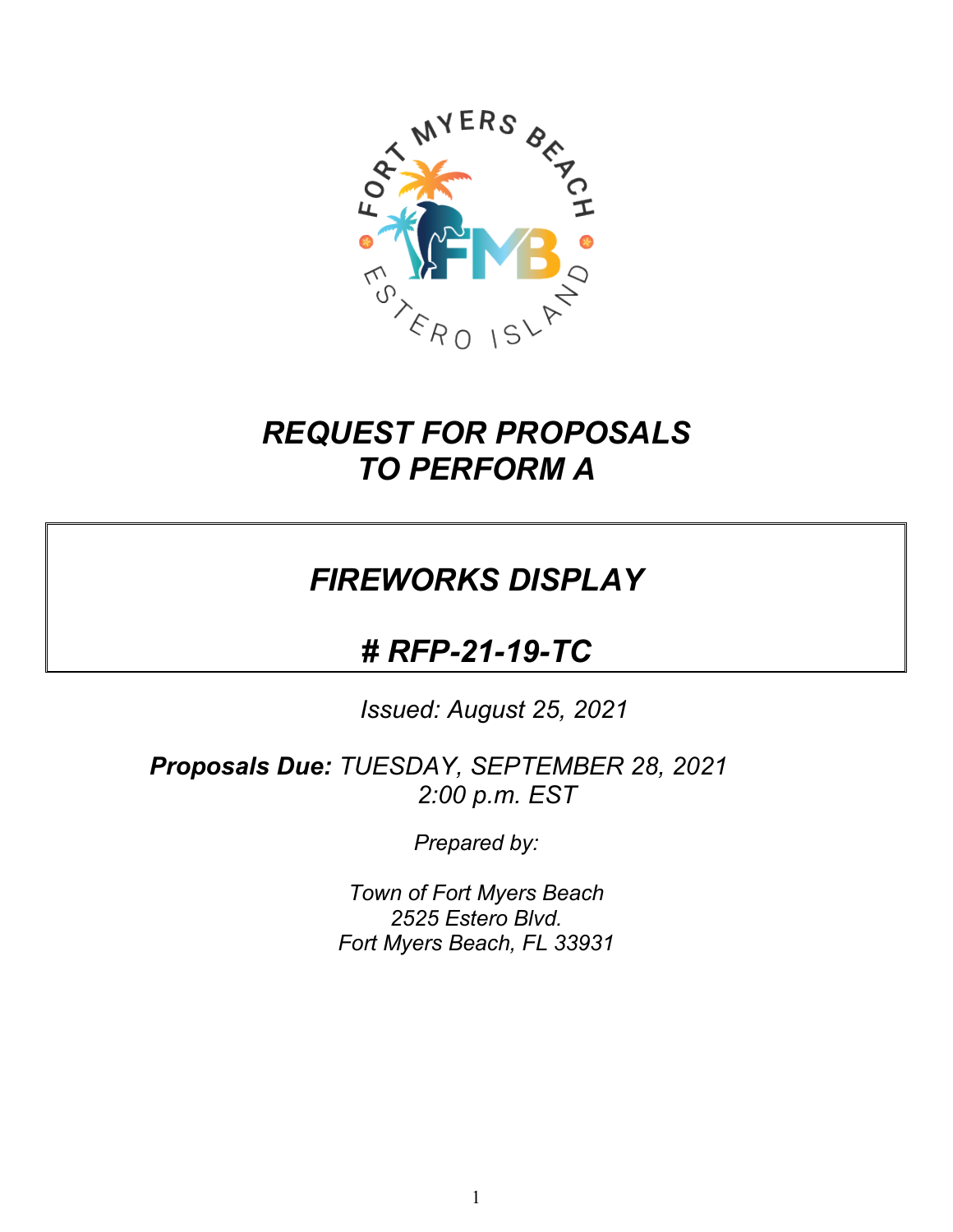| $\mathcal{I}$ .                          |  |
|------------------------------------------|--|
| $\it MINIMUM\ QUALIFICATION S. 88$<br>2. |  |
| $\mathfrak{Z}$ .                         |  |
| $\overline{4}$ .                         |  |
| 5.                                       |  |
| 6.                                       |  |
| 7.                                       |  |
| 8.                                       |  |
|                                          |  |
|                                          |  |
|                                          |  |
|                                          |  |
|                                          |  |
|                                          |  |
|                                          |  |
|                                          |  |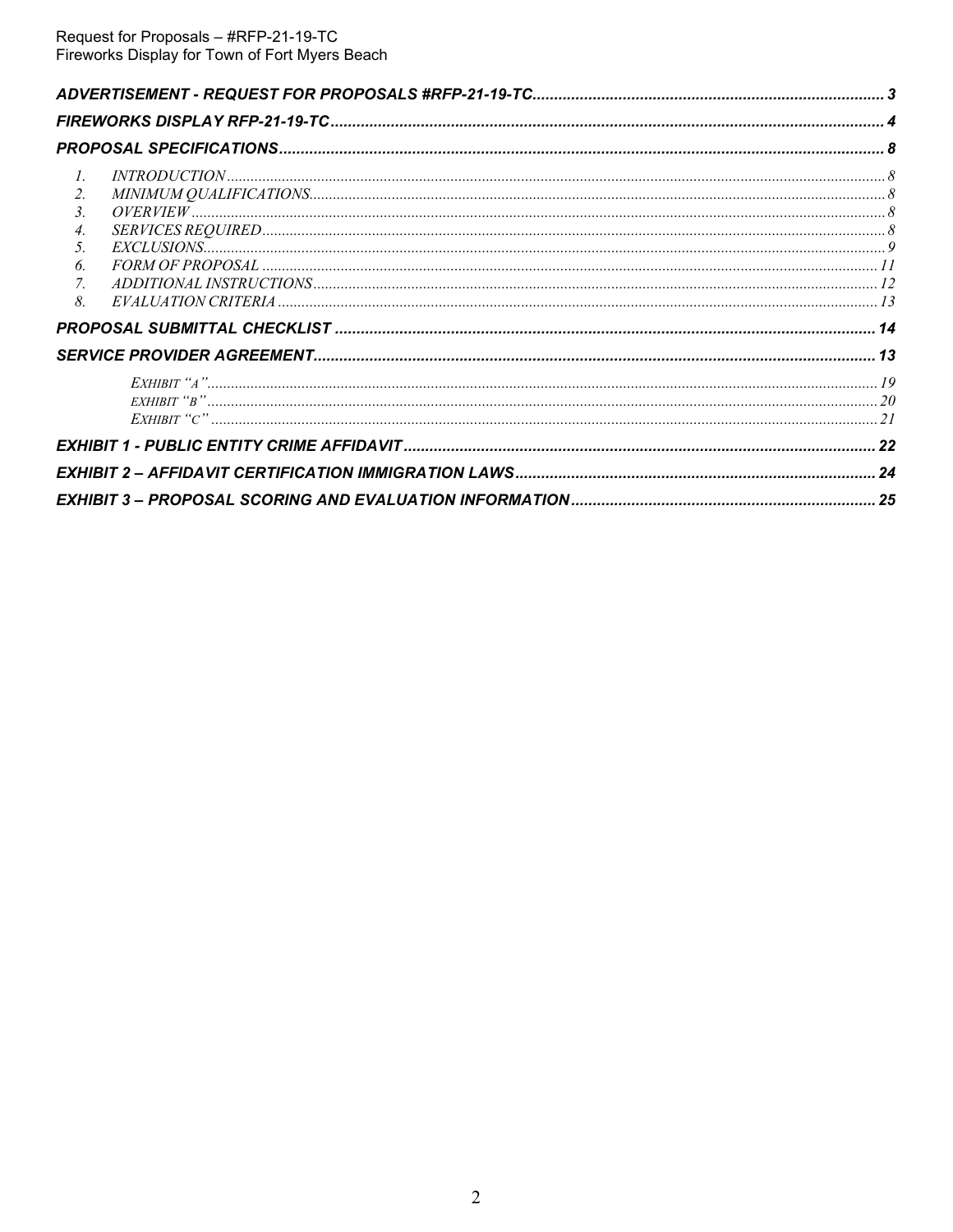#### **TOWN OF FORT MYERS BEACH ADVERTISEMENT - REQUEST FOR PROPOSALS #RFP-21-19-TC**

<span id="page-2-0"></span>The Town of Fort Myers Beach invites proposal submissions from qualified firms to perform a 20-minute fireworks display for the Town of Fort Myers Beach **#RFP-21-19-TC**. The Town Hall is located at 2525 Estero Boulevard, Fort Myers Beach, Florida 33931. Sealed proposals must be received in Town Hall, attention Contracts Manager, no later than **2:00 PM** local time, **TUESDAY, SEPTEMBER 28, 2021**. Any proposal received by the Town later than the above time will be returned unopened.

The scope of the project includes choreographing, programming, storing, wiring and firing the display for events which will be specified by the Town. Contractor shall provide all qualified personnel, transportation, storage, locating equipment, and any other required materials to perform the services as required in accordance with the applicable laws.

This project requires the Respondent(s) selected to be qualified to do business in the State of Florida at the time of submittal and during the entire course of services rendered. The Local Vendor/Contractor preference will not apply to this procurement.

Interested parties must obtain the package of project documents for **Fireworks Display #RFP-21-19-TC**. The package may be obtained from [www.demandstar.com,](http://www.demandstar.com/) [www.fortmyersbeachfl.gov,](http://www.fortmyersbeachfl.gov/) or by calling (239) 765-0202, Extension 1401.

Respondents are solely responsible for checking the Town web site for the issuance of any addenda prior to submitting a proposal, and for providing the Town with a current email address and facsimile number for this purpose. If the package is not obtained directly from the Town of Fort Myers Beach, or is modified in any manner, the Proposal will not be accepted for consideration by the Town.

No later than **2:00 PM** local time, **TUESDAY, SEPTEMBER 28, 2021**, Respondents shall submit one (1) original proposal and three (3) identical copies of the Respondent's proposal with an electronic copy of the same as a PDF on CD/DVD in a sealed envelope which is clearly and visibly marked on the outside, " **Fireworks Display #RFP-21-19-TC**." Respondent's complete name and address shall also appear on the exterior of the proposal package.

The Town of Fort Myers Beach reserves the right, in its sole judgment in the best interest of the Town, to waive any informalities in any proposals; to make award(s) including multiple awards; to waive any non-substantive, in Town's sole judgment, irregularity or technicality in proposals received, and/or to reject any or all proposals.

The Town's Selection Committee meeting dates will be posted at Town Hall and/or listed on the Town website or please contact the Town Contracts Manager at (239) 765-0202 extension 1401 for such information.

| TOWN OF FORT MYERS BEACH | Legal Ad: |                            |
|--------------------------|-----------|----------------------------|
| Amy Baker, Town Clerk    | RUN DATE: | Wednesday, August 25, 2021 |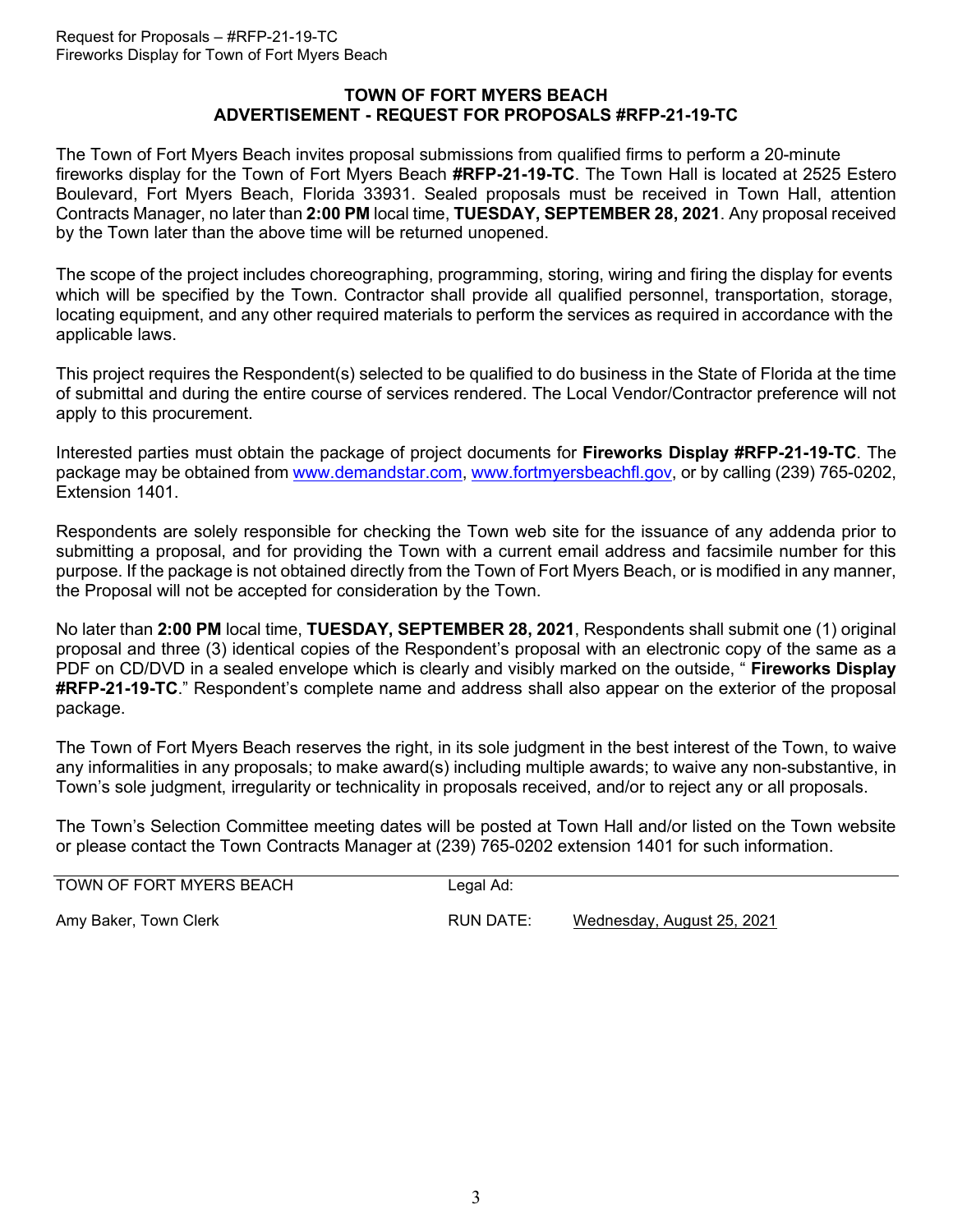#### **FIREWORKS DISPLAY RFP-21-19-TC**

Notice is hereby given that the Town of Fort Myers Beach, hereinafter known as the Town, invites proposal submissions from qualified firms to perform a fireworks display for the Town of Fort Myers Beach. The Town Hall is located at 2525 Estero Boulevard, Fort Myers Beach, Florida 33931. Sealed proposals must be received in Town Hall, attention Contracts Manager, no later than **2:00 PM** local time, **TUESDAY, SEPTEMBER 28, 2021**. Any proposal received by the Town later than the above time will be returned unopened.

This project requires the Consultant(s) selected to be qualified to do business in the State of Florida at the time of submittal and during the entire course of services rendered. The Local Vendor/Contractor preference will not apply to this procurement.

The scope of the project includes choreographing, programming, storing, wiring and firing the display for the designated event celebration. Contractor shall provide all qualified personnel, transportation, storage, locating equipment, and any other required materials to perform the services as required in accordance with the applicable laws.

Interested parties must obtain the package of project documents for **Fireworks Display #RFP-21-19-TC**. The package may be obtained from [www.demandstar.com](http://www.demandstar.com/) or [www.fortmyersbeachfl.gov,](http://www.fortmyersbeachfl.gov/) or by calling (239) 765-0202, Extension 1401.

Respondents are solely responsible for checking the Town web site for the issuance of any addenda prior to submitting a proposal, and for providing the Town with a current email address and facsimile number for this purpose.

A **pre-proposal conference** will not be held for this project.

#### **DEFINED TERMS**

Terms used in this solicitation are defined and have the meaning assigned to them. The term "Respondent" means one that submits a proposal directly to the Town of Fort Myers Beach. The terms "Selected Respondent", "Provider" or "Contractor" means the qualified, responsible and responsive Respondent to whom the Town of Fort Myers Beach (on the basis of TOWN's evaluation as hereinafter provided) makes an award. The term "TOWN" refers to the Town of Fort Myers Beach, a municipal corporation of the State of Florida. The term "RFP" refers to this Sealed REQUEST FOR PROPOSALS. The term "solicitation" refers to the entire RFP package and the Respondent's submittal as a response to this RFP. The term "submittal" refers to all documentation and information as submitted by the Respondent in response to this solicitation.

#### **A. PROPOSAL SUBMITTAL**:

Submit one (1) original and three (3) identical copies of the complete proposal, and an electronic copy of the same as a PDF on CD/DVD. Proposals must be submitted by mail or in person to Town of Fort Myers Beach, Town Hall, 2525 Estero Boulevard, Fort Myers Beach, FL 33931, not later than **2:00 PM on TUESDAY, SEPTEMBER 28, 2021.**

All Proposals shall be in a sealed envelope clearly marked – **"Fireworks Display #RFP-21-19-TC"**. For proper identification, the Respondent's complete name and address shall also appear on the exterior of the proposal package.

Proposals submitted after the specified time and date will not be considered and may be returned unopened to Respondent. Proposals received by telephone, telegraph, facsimile and/or e-mail will not be accepted.

Proposals will be opened at approximately **2:15 PM local time on TUESDAY, SEPTEMBER 28, 2021** at Town Hall, 2525 Estero Boulevard, Fort Myers Beach, FL 33931. The Town's short-list and final selection meeting dates will be posted at Town Hall and/or listed on the Town website at [www.fortmyersbeachfl.gov.](http://www.fortmyersbeachfl.gov/) The Town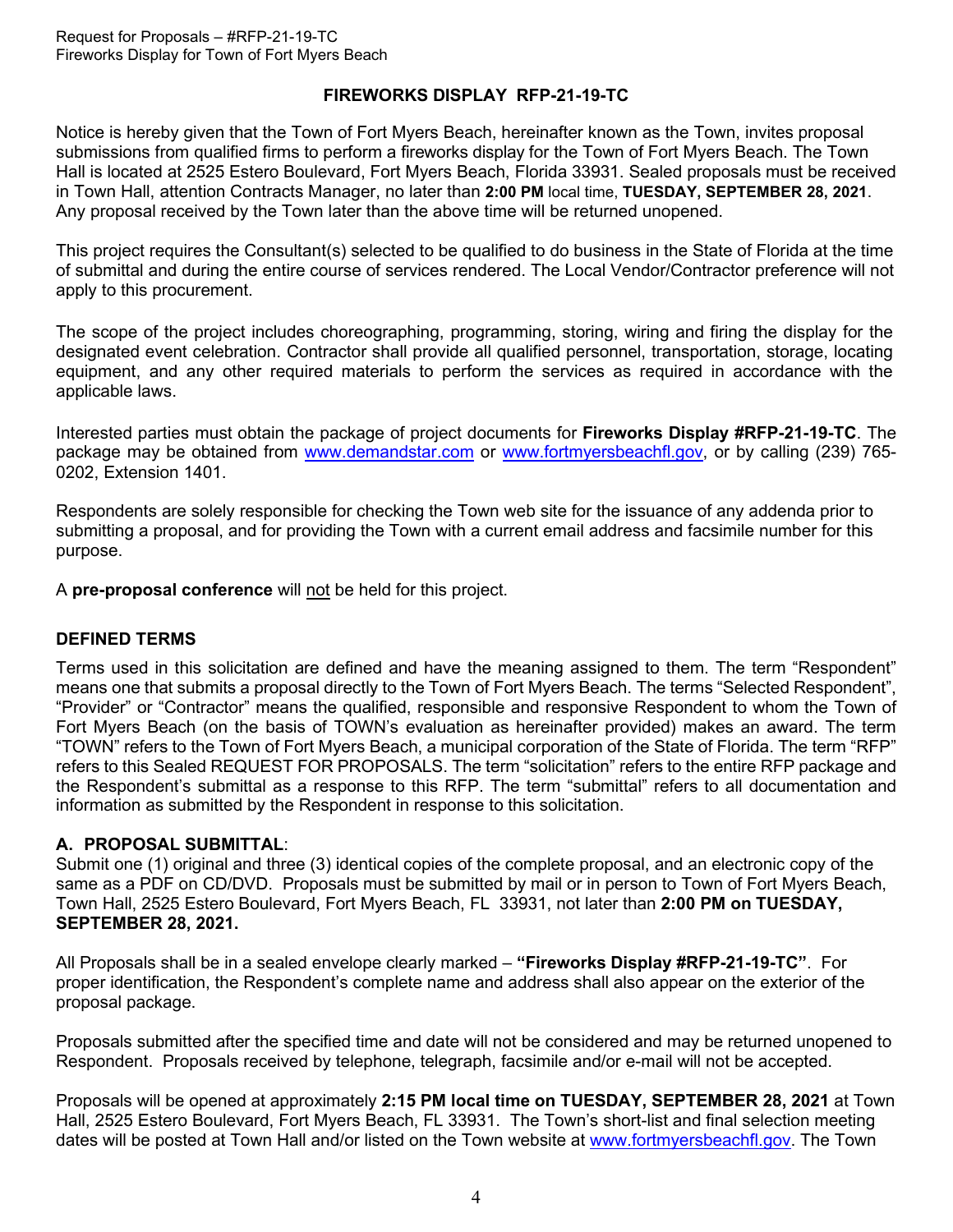Request for Proposals – #RFP-21-19-TC Fireworks Display for Town of Fort Myers Beach

may also be contacted (239) 765-0202 ext. 1401 for meeting dates.

It is the Respondent's responsibility to insure the proposal is mailed or delivered by the due date. The Town will not be held responsible for proposals delayed by the U.S. Mail or any other courier. The Town shall not be held liable for any expenses incurred by the Respondent in preparing and submitting the proposal and/or attendance at any interviews, contract negotiations or applicable site visits.

#### **B. RECEIPT OF PROPOSALS:**

The Town will only accept proposals from firms qualified to perform the services identified in the scope of work.

In the event a team of firms is entering into a joint venture to respond to the RFP, one firm shall be named the prime contractor and the proposal shall be submitted in the name of the prime contractor. All correspondence concerning the RFP will be between the Town and prime contractor.

#### **C. SUBCONTRACTING:**

Should the Respondent intend to subcontract all or any part of the work specified, name(s) and address(es) of subcontractor(s) must be provided in proposal response. The Respondent shall be responsible for subcontractor(s) full compliance with the requirements of the RFP specifications. If awarded the contract, payments will only be made to prime Respondents submitting the proposal. The Town will not be responsible for payments to subcontractors.

#### **D. QUESTIONS ABOUT THE RFP:**

Any questions or communications concerning conditions and specifications shall be submitted in writing to the Town's Contracts Manager, no later than noon seven (7) calendar days prior to the proposal due date by fax or e-mail. Last date for questions: **Tuesday, September 21, 2021.** Communications shall be addressed in writing to Contracts Manager, Fax (239) 765-0909; or via e-mail [bids@fortmyersbeachfl.gov.](mailto:bids@fortmyersbeachfl.gov) Replies will be issued to all Respondents of record as addenda that will become part of the contract documents. **Any attempt to make contact with Town staff or Town elected officials will result in your elimination from further consideration.**

#### **E. ADDENDA:**

The Respondent shall include acknowledgment of receipt of addenda (if any) in their sealed proposal. The Respondent should include an initialed copy of each addendum in the proposal package

#### **F. PUBLIC INFORMATION:**

All information and materials submitted will become the property of the Town and shall be subject to the provisions of the public records laws in effect at this time. If awarded the contract, the proposal submission, in its entirety, will be included as part of the contract documents and filed, as public record, with the Clerk of the Town.

### **G. CONTRACT:**

Each proposal is received with the understanding that an acceptance in writing by the Town of the offer to furnish any or all of the services and materials described shall constitute a contract between the Respondent and the Town. This contract shall bind the Respondent to furnish and deliver the services and materials quoted, at the prices stated and in accordance with the condition of said accepted proposal. It is agreed that the Respondent will not assign, transfer, convey or otherwise dispose of the contract or its right, title or interest in or to the same, or any part thereof, without previous consent of the Town and any sureties.

#### **H. AWARDS:**

As the best interest of the Town may require, the right is reserved to accept or reject any and all proposals or to waive any irregularity in proposals received; and to accept or reject any item or group of items unless qualified by Respondent.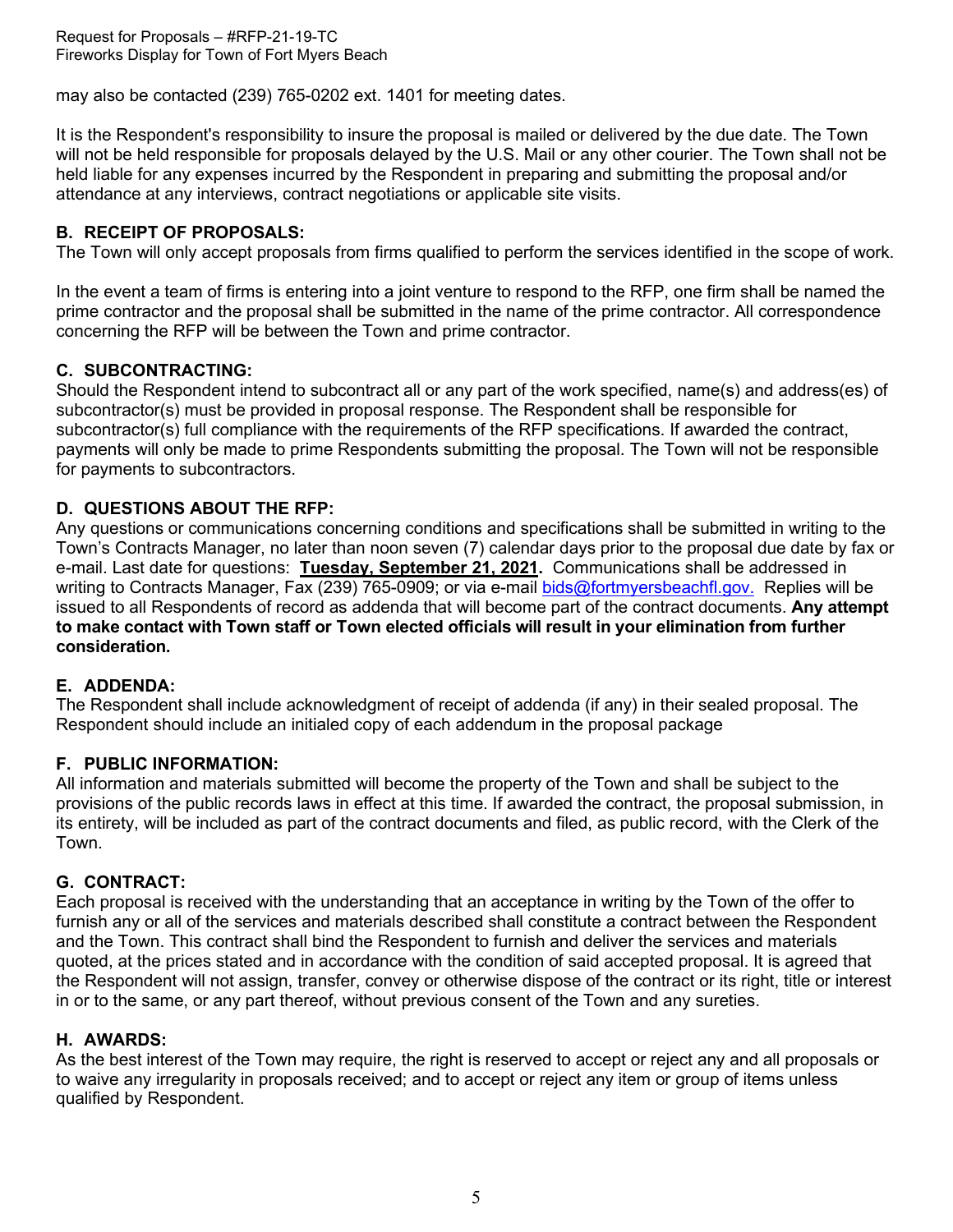# **I. QUALIFICATION PROCEDURES:**

All applicants must be qualified to do business in the State of Florida.

#### **J. INDEMNITY:**

The successful Respondent agrees, by entering into this contract, to defend, indemnify and hold the Town harmless from any and all causes of action or claims of damages arising out or under this contract, including but not limited to attorney fees and costs incurred by the Town as a result of Respondent's response.

#### **K. EQUAL OPPORTUNITY STATEMENT:**

The Town of Fort Myers Beach, in accordance with the provisions of Title VI of the Civil Rights Act of 1964, et seq. hereby notifies all firms and individuals that it will require affirmative efforts be made to ensure equal participation in all contracts. No firm or individual shall be discriminated against on the grounds of race, color, gender, national origin, religious affiliation, sexual orientation, age or disability in consideration for qualification or selection.

# **L. TAXES:**

All Town business license, personal property, real estate and other applicable tax requirements shall be met by the selected Consultant.

#### **M. DRUG-FREE WORKPLACE:**

The policy of the Town requires all Consultants maintain a drug free workplace policy. Consequently, any vendor providing goods or services to the Town must comply with all applicable Federal and State Drug Free Workplace Acts.

#### **N. FEDERAL, STATE, LOCAL LAWS:**

All Consultants will comply with all Federal, State and Local laws, ordinances, rules and regulations relative to conducting business in The Town and performing the prescribed service. Ignorance on the part of the Consultant shall not, in any way, relieve the Consultant from responsibility for compliance with said laws and regulations or any of the provisions of these documents.

# **O. INSURANCE**:

All Respondents shall submit proof of insurance as set forth below. Certificates of insurance written by a company or companies acceptable to the Town shall be submitted to the Town no later than ten (10) days after award of the contract. Failure to do so will disqualify the Consultant automatically. The award of a contract is conditioned upon such submittal to the Town's satisfaction. Certificates of insurance shall list the Town as the certificate holder and as an additional insured. Insurance shall be maintained during the entire term of the contract, shall include Contractual Liability and Products and Completed Operations Coverage, and shall be of the following forms and limits:

Workers Compensation Coverage for all employees to comply with Statutory Limits in compliance with the applicable State and Federal laws;

Commercial General Liability Insurance with minimum limits of \$10,000,000 each occurrence combined single limit or \$10,000,000 each occurrence/\$10,000,000 general aggregate;

Business Automobile Liability Insurance with minimum limits of \$1,000,000 each occurrence. Combined Single Limit or \$1,000,000 each occurrence/\$1,000,000 general aggregate; and

Professional Liability Insurance with minimum limits of \$1,000,000.00.

The establishment of minimum limits of insurance by Town does not reduce or limit the liability or responsibilities of Respondent.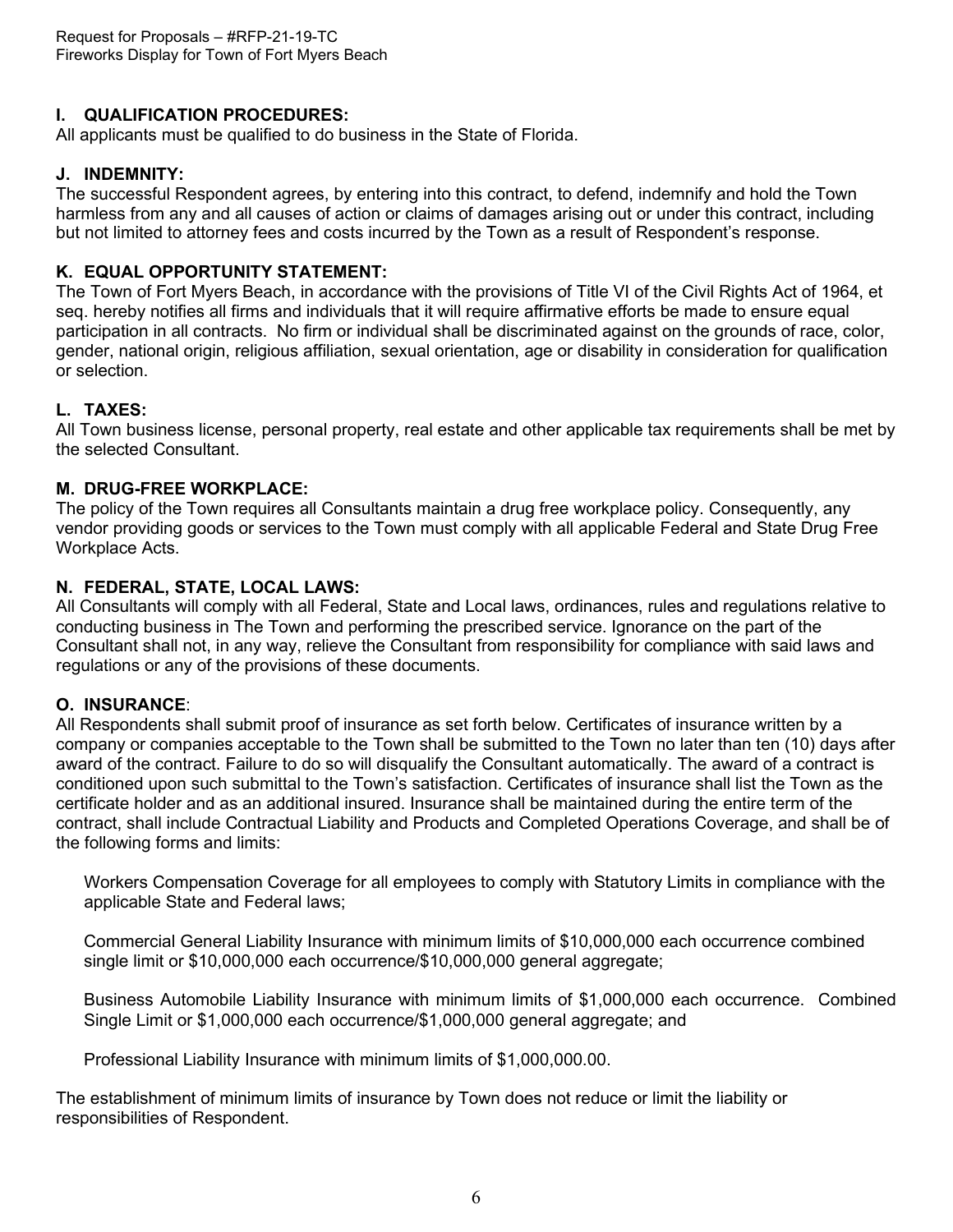Request for Proposals – #RFP-21-19-TC Fireworks Display for Town of Fort Myers Beach

Renewal shall be sent to the Town at least 60 days prior to any expiration date. Consultant shall ensure that its insurer provides a 60 day notification to the Town in the event of cancellation, renewal, or modification of any required insurance coverage requirements that the Consultant is required to meet. The Consultant shall provide the Town with certificates of insurance meeting the required insurance provisions.

# **P. TIME OF CONTRACT:**

The Town anticipates awarding a Service Provider Agreement for a term of one (1) year with an option for two (2) additional terms of one (1) year each, for a possible total of three (3) years. Hourly rates and all other negotiated expenses will remain in effect throughout the duration of the contract term, including the renewal, unless mutually agreed upon by both parties. The resulting Agreement may be terminated by the Town without cause and/or at its convenience, or due to the fault of the Consultant, by the Town giving thirty (30) days' written notice to the Consultant.

### **Q. TIME FOR CONSIDERATION:**

Submitted Proposals must be in force for **NINETY (90)** days after the Proposal opening. Proposers may not assign or otherwise transfer their Proposals.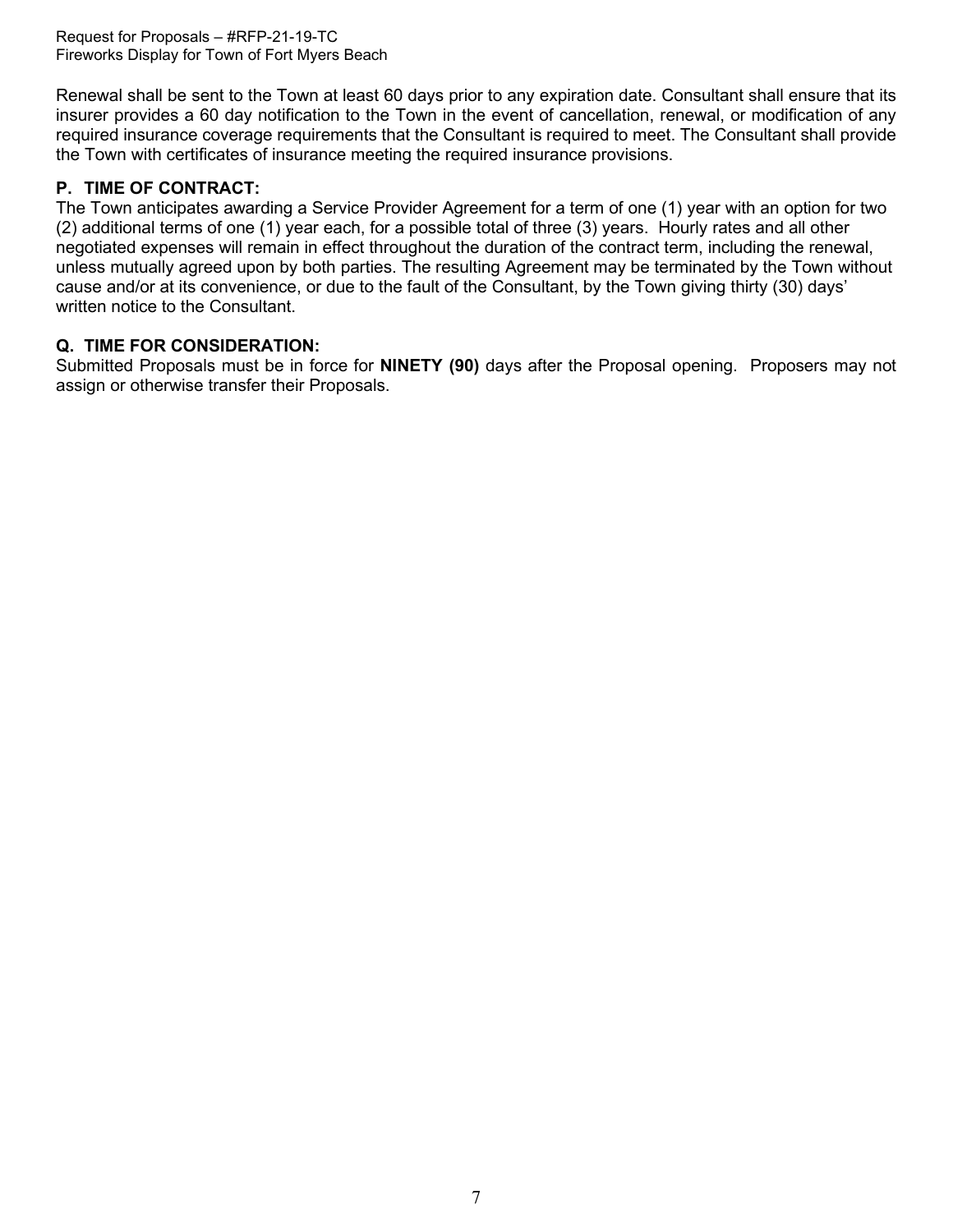# **PROPOSAL SPECIFICATIONS**

# <span id="page-7-0"></span>**1. INTRODUCTION**

The Town is seeking qualified firms to provide a choreographed fireworks display beginning with New Year's Eve 2021.

# <span id="page-7-2"></span><span id="page-7-1"></span>**2. MINIMUM QUALIFICATIONS**

- a) Personnel: Contractor is responsible for hiring qualified personnel for these services.
- b) Licenses and Permits: The Contractor shall obtain and maintain, at its own expense, all applicable licenses and permits that are necessary to perform the services described herein.
- c) Materials, Parts, and Equipment: Except as otherwise provided herein, the Contractor shall provide all materials, labor, and equipment necessary to perform the services described in these technical specifications in the specified manner.
- d) Vehicles: The Contractor shall furnish all vehicles necessary to perform standard services.
- e) Safety: The Contractor shall exercise all legally required and reasonable measures necessary to safeguard property and persons from its operating hereunder. If the Town of Fort Myers Beach and or Fort Myers Beach Fire Department or Lee County Sheriff's office determines that the Contractor is not using standard safety practices, the Town may close down site until corrective measures have been taken.
- f) The bidding Fireworks Display Company must have a minimum of 3 years' experience in presenting fireworks display in similar in size to the proposed display and have no reported safety incidents or violations during this same time period.

# **3. OVERVIEW**

The Town of Fort Myers Beach may choose to present/sponsor events with fireworks. All activities are free to the public and are presented on Town of Fort Myers Beach premises and the Lee County owned pier, with prior permit approvals, or the option of a barge. The Town is soliciting proposals from qualified firms to choreograph, program, wire and fire the display. The Town desires to enter into a Service Provider Agreement with the Contractor to perform such services as they are funded and approved by Town Council.

### **4. SCOPE OF SERVICES**

# **4.1 General:**

- Proposals are being solicited for two options:
- a) to choreograph, program, store, wire and fire the display for a designated event.
- b) to choreograph, program, store, wire and fire the display for a designated event including complete special event permitting, set up, preparation and related costs.

During the term of the contract, the Town may negotiate with the provider for additional programs of similar scope. Contractor shall provide all qualified personnel, transportation, storage, locating equipment, and any other required materials to perform the services as required in accordance with the applicable laws. Contractor will be responsible for filling out and submitting all permits and paperwork as required by the Fort Myers Beach Fire Control District and other authorities.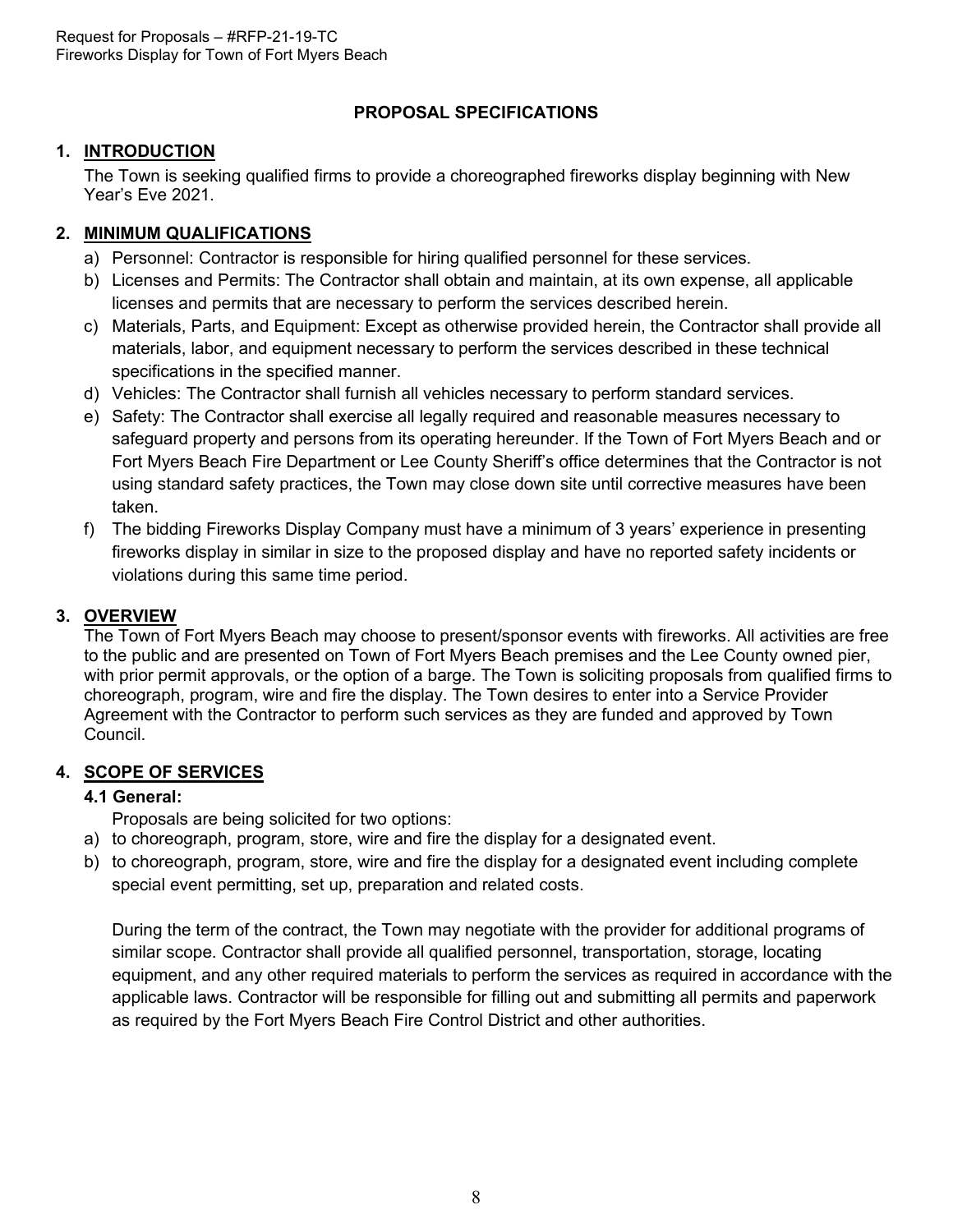# **4.2 Option1**

Provide costs for fireworks production only

From Lee County pier

- a. 20 minute pyrotechnic firework display done at 9 pm on a weekday
- b. 20 minute pyrotechnic firework display done at midnight on a weekday
- c. 20 minute pyrotechnic firework display done at 9 pm on a holiday
- d. 20 minute pyrotechnic firework display done at midnight on a holiday

From Barge supplied by contractor

- a) 20 minute pyrotechnic firework display done at 9 pm on a weekday
- b) 20 minute pyrotechnic firework display done at midnight on a weekday
- c) 20 minute pyrotechnic firework display done at 9 pm on a weekday
- d) 20 minute pyrotechnic firework display done at midnight on a weekday
- a) The vendor shall obtain all required permits and licenses from Federal, State, and Local governments and meet all insurance requirements for the firework production only.
- b) Present display in a location designated by the Town of Fort Myers Beach:
- c) **Probable Event Location**: Downtown Time Square off Estero Blvd. Lee County Pier
- d) **Probable Fireworks Firing Location:** End of County-Owned Pier
- e) **Site Availability** for the required set up will begin at 10 a.m. the day prior to the event, note the full pier will not close until 5.p.m., unless deemed earlier by the Town, County or Fire district representative for safety. The pier safety zone requirements and times will be established by the Fort Myers Beach Fire District.
- f) **Potential Dates:** December 31, Time: Midnight, July 4, Time: 9:00 pm
- g) **Inclement Weather Date**: January 1 Time 9:00 pm, July 5, Time 9:00 pm
- h) **Length:** Firework display production will be a 20 minute show with no music.
- i) Upon award, vendor shall inspect the Town designated site where the fireworks will be displayed to ensure it is an adequate site for the display and that safety requirements and conditions of all parties are met. This inspection with the vendor shall include Lee County, Sheriff Department, Fire District and Town personnel.
- j) **Equipment:** The successful bidder will be required to furnish all equipment necessary to effectively display the required fireworks display. This equipment will consist of, but not limited to, the proposed fireworks as bid, fuse, mortars/firing tubes, finale racks (as may be required, flashlights, fuses or other similar ignition devices (electronic firing banks. Panels are preferred) lumber and/or any other materials, normally used to present a fireworks display of this size.
- k) Prices shall include the rental of Lee County parking area for contractor's truck and dumpster location, dumpster rental, lumber and sand for set-up.
- l) Provide a detailed list on the type of common and special fireworks being used, and the number of shells, by size and type, including specialty signature shells exclusive to contractor's firm.
- m) Insure that all shell sizes to be fired meet the site limitations and are aerial shells, no multi shot devices/barrages that stay low to the ground.
- n) **Staffing of the Fireworks Display**: The successful bidder must be able to provide a sufficient number of experienced personnel to deliver, secure, set-up and fire the display. A minimum of 2 certified technicians (shooters) plus an applicable number of handlers shall be provided for the display. Technicians and helpers must be experienced and trained in the proper handling and discharge of the fireworks applicable to the display.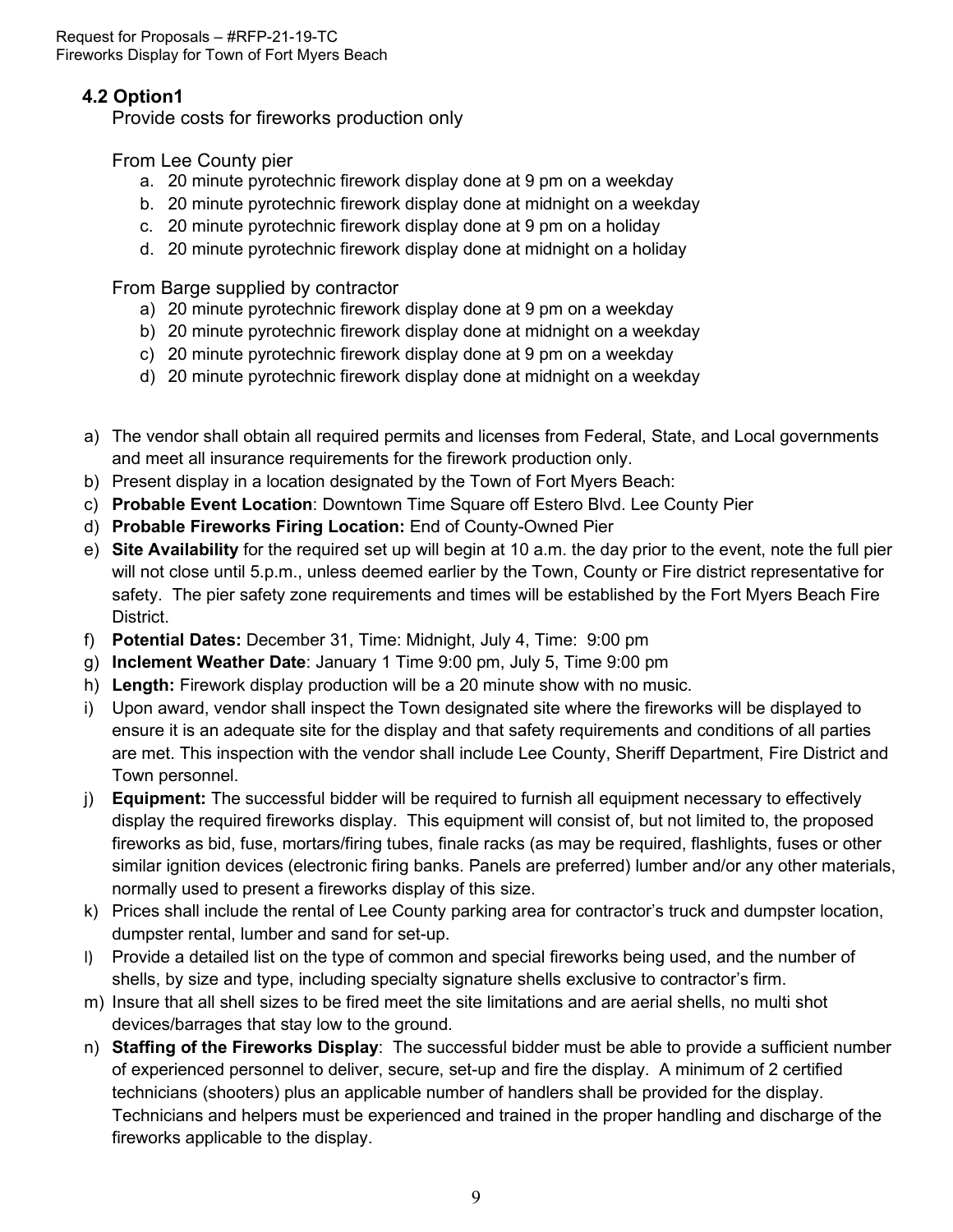- o) Upon the scheduling of an event the vendor shall provide to the own, Lee County, Sheriff's Department and Fire Department a complete list of all staff that will participate in the event, with their certifications.
- p) Provide delivery to point of fire on day of display, The Town has no facility of overnight storage) Be responsible for all travel, storage, set up, and firing expenses, placement and removal of all necessary materials and structures to complete the display. All expenses shall be inclusive in the final price.

# **q) Fire Safety:**

- r) A detailed manifest list with exact quantities of what is being taken to the pier
- s) No loose material or packaging shall be allowed to accumulate on the pier at any time
- t) An update list of all ordinance that is loaded and accountability of all products at all times shall be
- u) maintained
- v) Only those workers employed by the firework vendor and public safety officials are allowed on pier, all
- w) employees shall have Identification on their person confirming their affiliation with the vendor.
- x) We will not allow the employment of day laborers to assist in clean-up or set up.
- y) After the show, and inspection of the pier will be conducted by the Fire Department and the lead
- z) Pyrotechnic agent to confirm all ordinance is accounted for.
- aa) Transportation of pyrotechnics will be in compliance with DOT State, and Federal Standards including placarding.
- bb) USCG and FAA Notifications will be completed per the requirements of NFPA 1123.
- cc) A detailed MSDS will be provided to the Fire District and the Town at least (2) weeks before show
- dd) All employees of the Pyrotechnic agents shall have a picture ID supplied to them by the vendor, which is visible while working the day of the event.
- ee) The vendor will submit a written emergency action plan which specifically addresses static electricity, emergency shut off of the display, accidental discharge, and change in weather conditions and subsequent actions of the pyrotechnic lead and crew members should these circumstances occur.
- ff) Mortar tubes and rack systems shall be maintained in good condition in compliance with the requirements of NFPA 1123.
- gg) On-site storage shall be in compliance with all Local, State, and Federal Guidelines.

# **hh)Marine Safety:**

- ii) Water depth, distance from shore, size of the barge, and fallout zones for the fireworks display are all
- jj) factors dictated by the Coast Guard law.
- kk) Any barge on open water must have an ABS (American Bureau of Shipping) certification;
- ll) Any other requirements determined by the United States Coast Guard, Lee County Sheriff and Fort Myers Beach Fire District.

Submit a description of services to be provided with cost proposal. Please indicate rate differential for holiday, non-holiday, (pm shows and midnight shows, shooting from the pier, shooting from the barge. Note: Fire Safety Fees shall be paid directly to the Fort Myers Beach Fire District and pricing is subject to change. Contractor will be responsible for handling all paperwork and event permits as required. Estimated fees are: "Inspector Fees: 360.00, Engine Standby for Offload: 180.00, Apparatus Fee: 140.00, After-Hour Inspection Fee: 100.00, First Light Inspection of Beach: 80.00.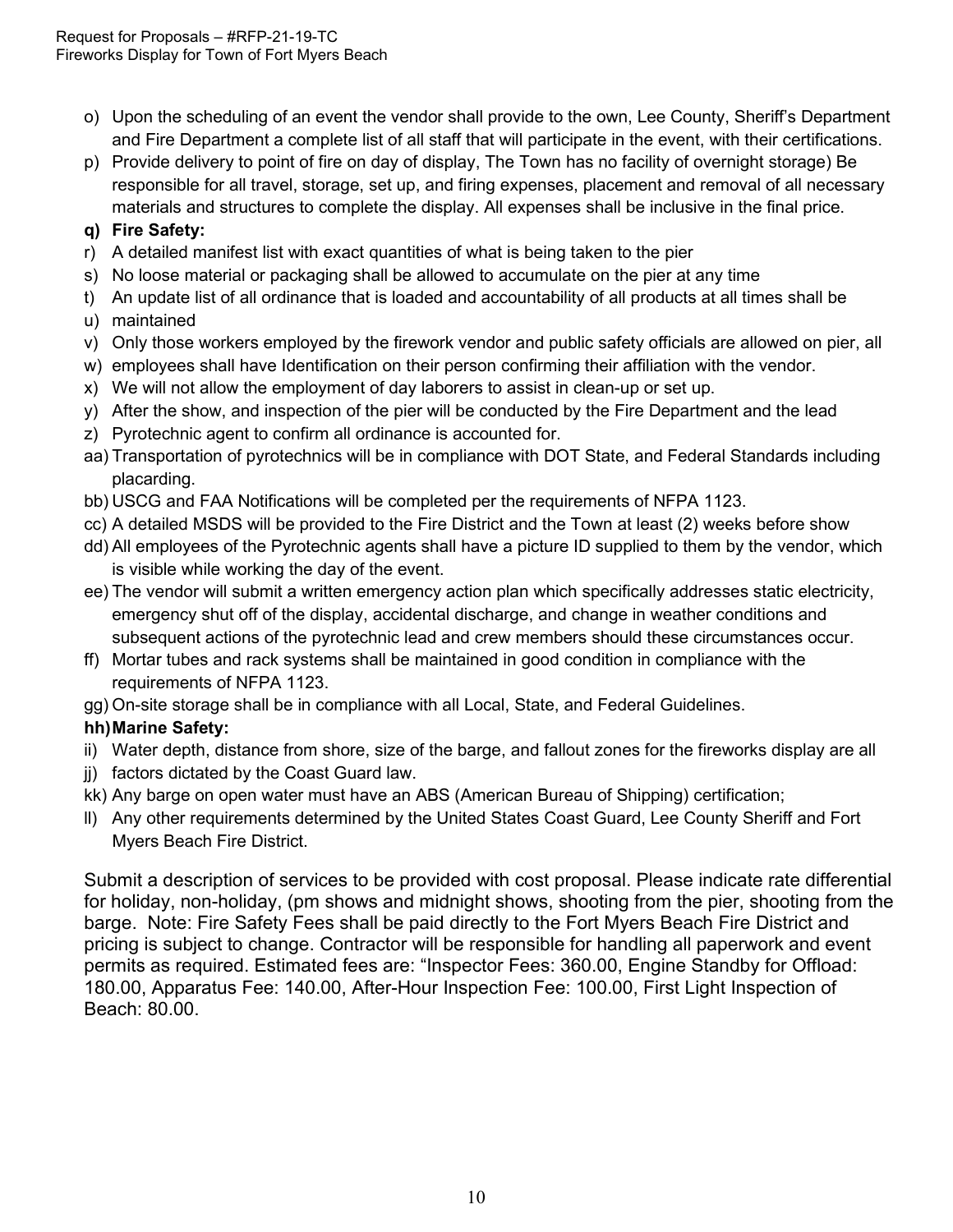# **4.3 Option 2**

Provide the Firework Display as stated above and include for complete production

# Obtain:

- a) Obtain all required full event permits and licenses from Federal, State, and Local governments and meet all insurance requirements for the entire event; including Town, Lee County, Fort Myers Beach Fire, Lee County Sheriff, State of Florida Department of Transportation – Bridge Closure – Federal Aviation Authority and United States Coast Guard; and any other permit or license that may be required. Contractor will be responsible for handling all paperwork and event permits as required.
- b) All required barricades
- c) All required bathroom facilities for the event
- d) Staffing for the monitoring of the safety zone from 6 pm until the all clear by the Fire Department after the firework display.
- e) Staffing for cleanup of the Lee County pier, safety zone, and parking lot, to be completed no later than 8 am the following day
- f) Removal of all dumpsters and bathroom facilities by no later than 9 am the following day

# **5. ADDITIONAL INFORMATION**

There is no currently set minimum or maximum shell size.

### <span id="page-10-0"></span>**6. FORM OF PROPOSAL**

Respondent is to provide the following information:

### **6.1 Technical Knowledge and Competence**

For each proposal submitted respondent shall include copies of all applicable licenses and certifications.

### **6.2 Service Orientation and Professionalism**

Provide background information about the Respondent organization (e.g., philosophy, ownership, size, facilities, location(s)) with specific reference to how the organization meets the minimum qualifications. Describe the management structure at both the corporate level and at the project level (e.g. number of managers, supervisors, and non-supervisory personnel).

### **6.3 References**

Provide at least three (3) references with contact information

#### **6.4 Price**

Respondent shall provide the Town with a proposal for its services based on per event costs.

Payment will be made by Town within 30 days of receipt of an approved invoice from Provider.

### **6.5 Subcontracting**

If Respondent intends to subcontract any part of the work under this contract, indicate which parts and the subcontractors to be used. For each subcontract, detail the subcontractor's capability, skill, and assigned responsibilities. Describe how the subcontractor work assignments and personnel will be managed.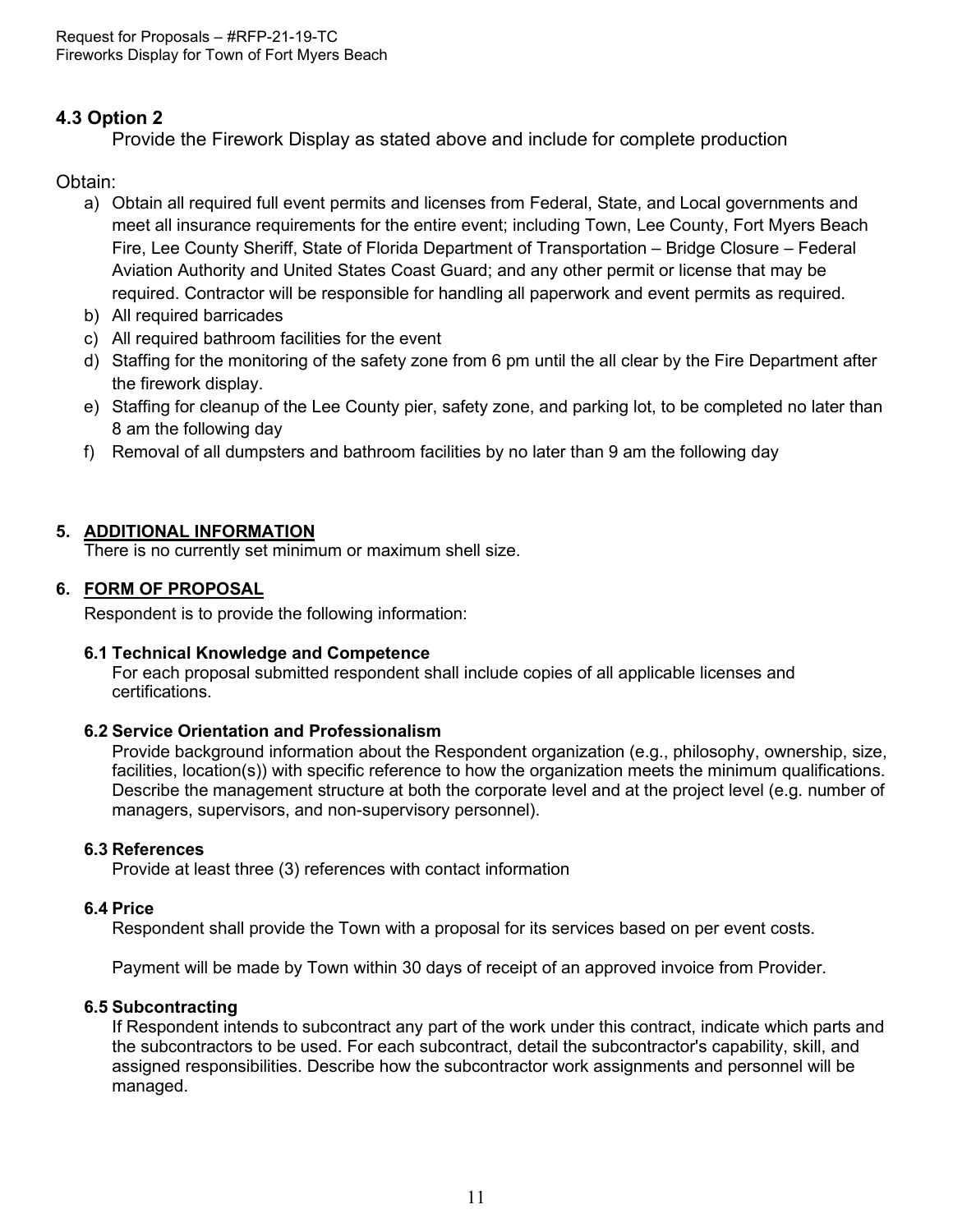# <span id="page-11-0"></span>**7. ADDITIONAL INSTRUCTIONS**

# **7.1 Conditions of Work**

Each Provider shall inform itself fully of the conditions relating to the project and the employment of labor therein. Failure to do so will not relieve a Provider of the obligation to furnish all materials and labor necessary to carry out the provisions of their agreement.

# **7.2 Subcontractors**

The use of subcontractors and the work they are to perform must receive prior written approval of the Town. Provider shall be solely responsible for all work performed and materials provided by subcontractors. Provider shall be responsible for the liability of subcontractors for the types and limits required of the Provider.

# **7.3 Criminal Background Investigations**

The Provider shall provide the Town with criminal background check information for each employee and any and all subcontractors hired by the Provider to the provide services outlined herein.

# **7.4 Public Information**

Respondents are advised that all information submitted in the proposal shall be considered public information upon award of one or more contracts under this RFP.

# **7.5 Public Entities Crime Form**

Respondents shall complete and submit with their proposal the sworn statement required by Section 287.133, Florida Statutes, Public Entity Crimes.

### **7.6 Affidavit Certification Immigration Laws**

Respondents shall complete and submit with their proposal the Affidavit Certification Immigration Laws and include certification and any and all subcontractors hired by the Provider.

### **7.7. Service Provider Agreement**

The Town of Fort Myers Beach standard Service Provider Agreement is attached to this RFP for reference and shall not be filled out or completed. Respondent shall acknowledge receipt of the Service Provider Agreement as part of its RFP submission, and acknowledge the Service Provider Agreement shall be executed by all parties in its current form.

### **7.8. Commercial Warranty**

The Respondent agrees that the products and services furnished under any award resulting from this solicitation shall be covered by the most favorable commercial warranties the Respondent gives any customer for such.

### **7.9. Alternatives/Exceptions**

In offering its best proposal, Respondent may note exceptions to any of the provisions in this RFP. Respondent is to specify the RFP page number and section number and to detail the exception. Respondent should not incorporate by reference its entire, standard contract document. Respondent may present alternative methods to meet the Town's objectives for this contract. However, Respondent is encouraged to first respond to the objectives detailed in the Services Required herein.

### **7.10. Presentation**

The Town may elect, but is not obligated, to offer to one or more Respondents the opportunity to present their proposal to the Town. Presentations, if any, will be in a form and manner prescribed by the Town.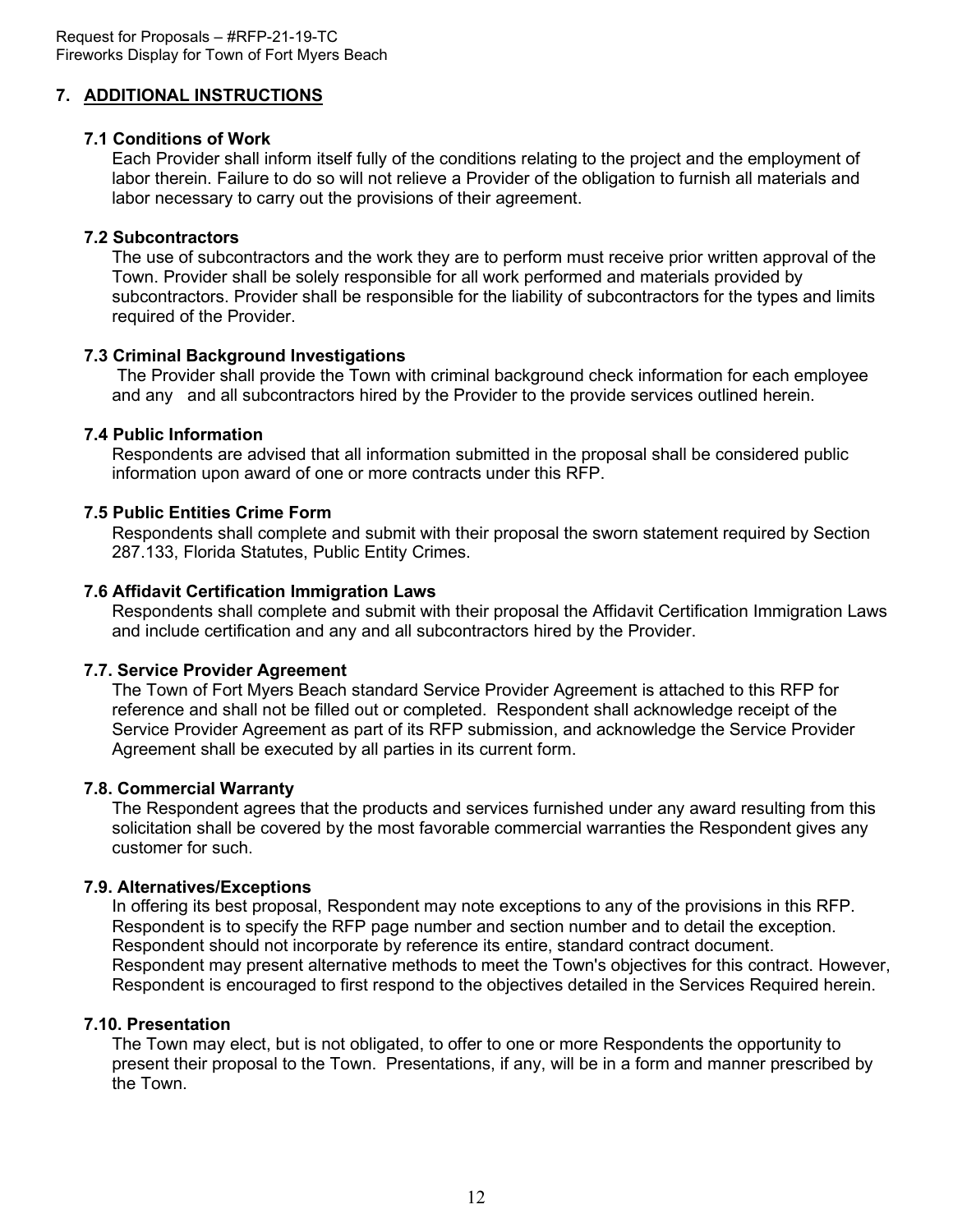# **7.11. Negotiations**

Negotiations shall then be conducted with one or more of the Respondents so selected. After negotiations have been conducted with such Respondent(s) so selected, the Town shall select the Respondent(s) which, in its sole judgment and opinion, made the best proposal, and shall award one or more contract(s) to the selected Respondent(s).

# **7.12. Town Discretion in Award; Costs of Proposal Preparation; Section Headings**

The Town shall have the ability to decide not to award any contract under this Request for Proposal, or to award only a portion of the work provided under this Request for Proposal, in its sole discretion. All Respondents shall have sole responsibility for any cost(s) they incur related to this Request for Proposal and the Town shall bear no responsibility therefore. The Section headings are meant for the convenience of the Town only.

# <span id="page-12-0"></span>**8. EVALUATION CRITERIA**

Evaluation of the technical proposals determined to be responsive to the submittal requirements will be conducted by a Selection Advisory Committee in accordance to the procedures incorporated within enclosed "Exhibit 3- Proposal Scoring and Evaluation Information".

| <b>Evaluation Criteria:</b>                                                                 | Weight<br>(Points) |
|---------------------------------------------------------------------------------------------|--------------------|
| Price                                                                                       | 35                 |
| Experience and number of similar projects                                                   | 25                 |
| Safety Measures and Safety Record in Proposal                                               | 15                 |
| Approach to display, number and size of type of shells                                      | 10                 |
| Ability to meet schedules or deadlines and responsiveness to the client via firm references | 13                 |
| Town of Fort Myers Beach Vendor                                                             | 02                 |
| <b>Total</b>                                                                                | 100                |

A. Upon completion of the evaluation process, a recommendation for award of contract(s) will be issued by the Selection Advisory Committee to the Town Manager for review. Town Council approval will be necessary thereafter. *The agreement is expected to go before the Town Council at their second October meeting*. Contract(s) will have been negotiated prior to the Committee's recommendation and may follow the format of the contract enclosed herein.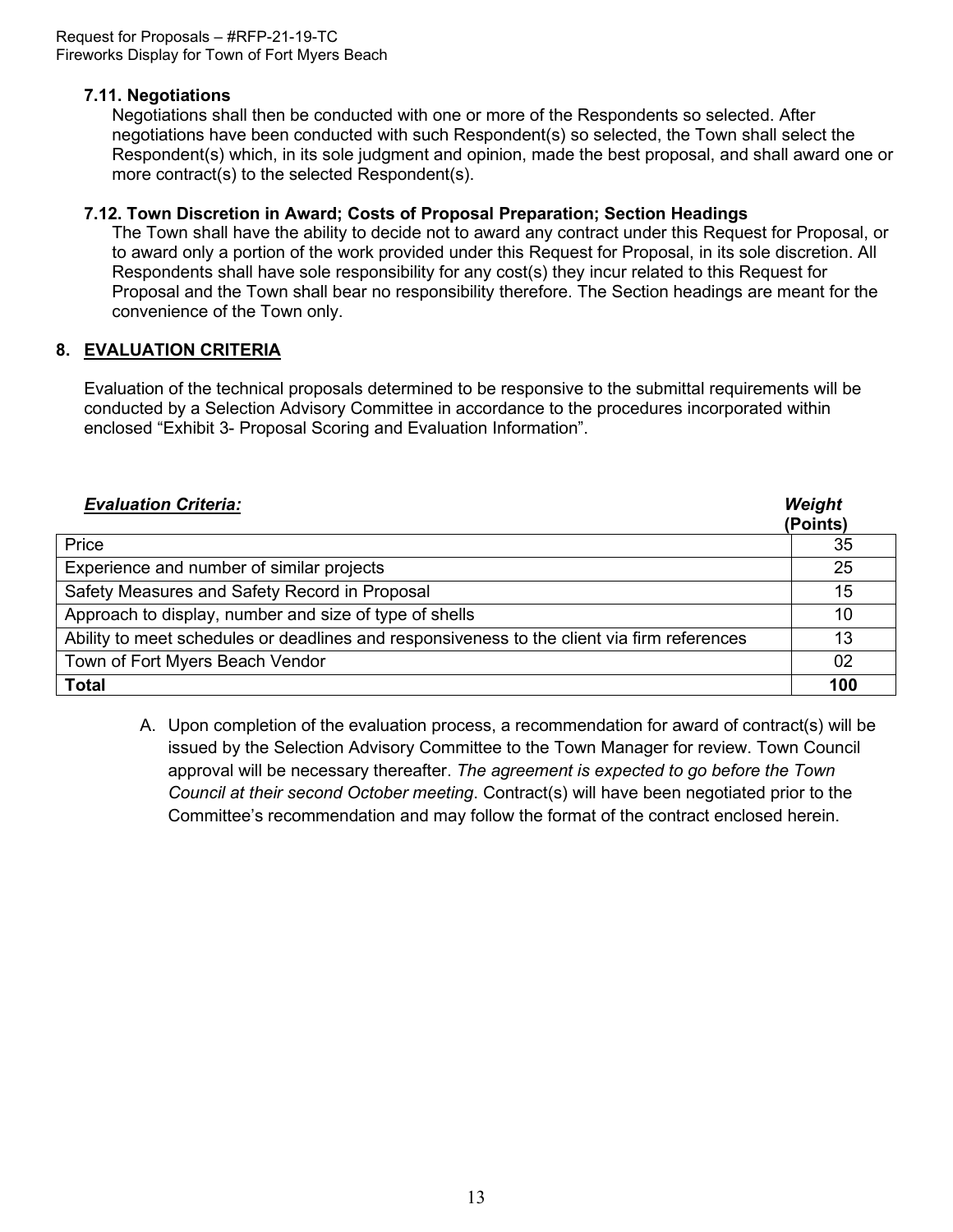.

.

### **PROPOSAL SUBMITTAL CHECKLIST**

#### <span id="page-13-0"></span>**THIS CHECKLIST IS MERELY A GUIDE TO ASSIST THE RESPONDENT IN PREPARING A COMPLETE PROPOSAL SUBMITTAL**

I M P O R T A N T: Please read carefully and follow each item.

Please check off each of the following items as the necessary action is completed:

- $\Box$  1. The Proposal has been signed.
- $\square$  2. Include a signed copy of each addendum, if any.
- $\Box$  3. Public Entities Crime Form properly completed, signed and notarized.
- $\Box$  4. Affidavit Certification Immigration Laws properly completed, signed, and notarized.
- $\square$  5. Acknowledge receipt of the Service Provider Agreement as part of the proposal submission, and acknowledge the Service Provider Agreement shall be executed by all parties in its current form.
- $\Box$  6. List of subcontractors, including the name and address of each subcontractor.
- $\square$  7. The mailing envelope has been addressed to: Town of Fort Myers Beach Town Hall 2525 Estero Boulevard Fort Myers Beach, Florida 33931 ATTN: Contracts Manager
- 8. The mailing envelope must be marked sealed and marked "**Fireworks Display #RFP-21-19-TC"** with the due date and time noted. All courier delivered proposals must have the RFP title and number on the outside of the courier packet.
- $\Box$  9. For proper identification, the Respondent's complete name and address must also appear on the exterior of the proposal package.
- $\Box$  10. Submit one (1) original and three (3) identical copies of the complete proposal, and an electronic copy of the same as PDF on CD/DVD.
- $\Box$  11. Proposals must be submitted by mail or in person to the address herein no later than **2:00 PM local time on TUESDAY, SEPTEMBER 28, 2021.**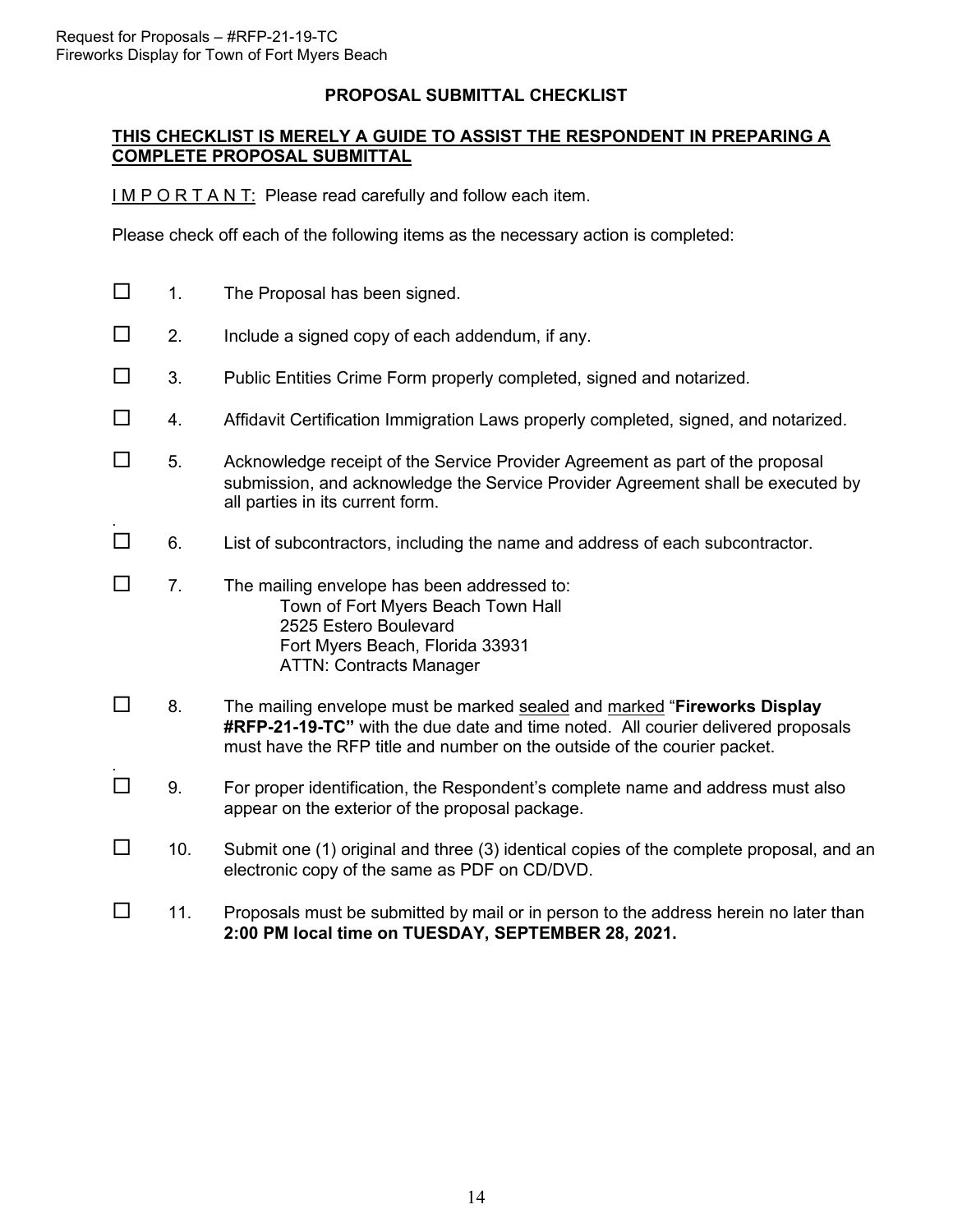# **SERVICE PROVIDER AGREEMENT**

This SERVICE PROVIDER AGREEMENT is entered into on this **\_\_st** day of **\_\_\_\_\_\_\_ 2021**, by and between the Town of Fort Myers Beach, 2525 Estero Boulevard, Fort Myers Beach, FL 33931, a chartered municipality of the State of Florida (hereafter "Town"), and **COMPANY** with an address of **COMPANY ADDRESS** (hereafter "Provider).

NOW, THEREFORE, in consideration of the mutual covenants and promises contained herein, the parties hereto agree as follows:

- 1. Scope of Services. Provider will perform all services and work necessary as set forth in "Scope of Services" attached as Exhibit "A". Provider warrants and represents that it is qualified, willing and able to provide and perform all services in accordance with the terms of this Agreement. The parties have the ability to modify the Scope of Services by mutual written agreement, except that the Town has the unilateral right to exclude specified services hereunder for any reason upon prior written notice to Provider and Provider will not be entitled to compensation for such excluded services unless those services have already been performed by Provider.
- 2. Term. The term of this Agreement is \_\_\_ commencing on **COMMENCE DATE** and terminating on **TERMINATION DATE.**
	- 3. Payment Obligation. The Town will pay for all requested and authorized services rendered hereunder by the Provider and completed in accordance with this Agreement, as set forth in attached Exhibit "B". The Provider's invoice statements must contain a breakdown of charges, description of services and work provided or performed, and, where appropriate, supportive documentation of charges consistent with the basis of compensation set forth in this Agreement. In the event of a dispute as to the Town's payment obligation, the Town will pay the undisputed amount, if any, within 30 days of the date of the invoice.
- 4. Provider's Obligations. The Provider's obligations include, but are not limited to, the following:
	- a) *Licensure.* The Provider will maintain all licenses and certifications required by governmental agencies responsible for regulating and licensing the services provided and performed by the Provider.
	- b) *Provision of Services.* The Provider will perform all services pursuant to this Agreement in accordance with generally accepted standards of professional practice and in accordance with the laws, statutes, ordinances, codes, rules, regulations and requirements of governmental agencies that regulate or have jurisdiction over the services to be provided or performed by the Provider. All personnel assigned by Provider hereunder will be qualified to perform such duties. Provider will designate one person as the point of contact for the Town regarding its duties hereunder. Provider is solely responsible for all taxes incurred by Provider and will make all deductions required of employers by state, federal and local laws.
	- c) *Non-Waiver.* Neither review, approval, nor acceptance by Town of data, studies, reports, memoranda, and incidental professional services, work and materials furnished hereunder by the Provider will in any way relieve Provider of responsibility for the adequacy, completeness and accuracy of its services, work and materials.
	- d) *Indemnity and Hold Harmless.* The Provider agrees to indemnify and hold harmless the Town, its officers and employees, from liabilities, damages, losses and costs, including, but not limited to, reasonable attorney's fees, to the extent caused by the negligence, recklessness, or intentional wrongful misconduct of Provider and persons employed or utilized by Provider in providing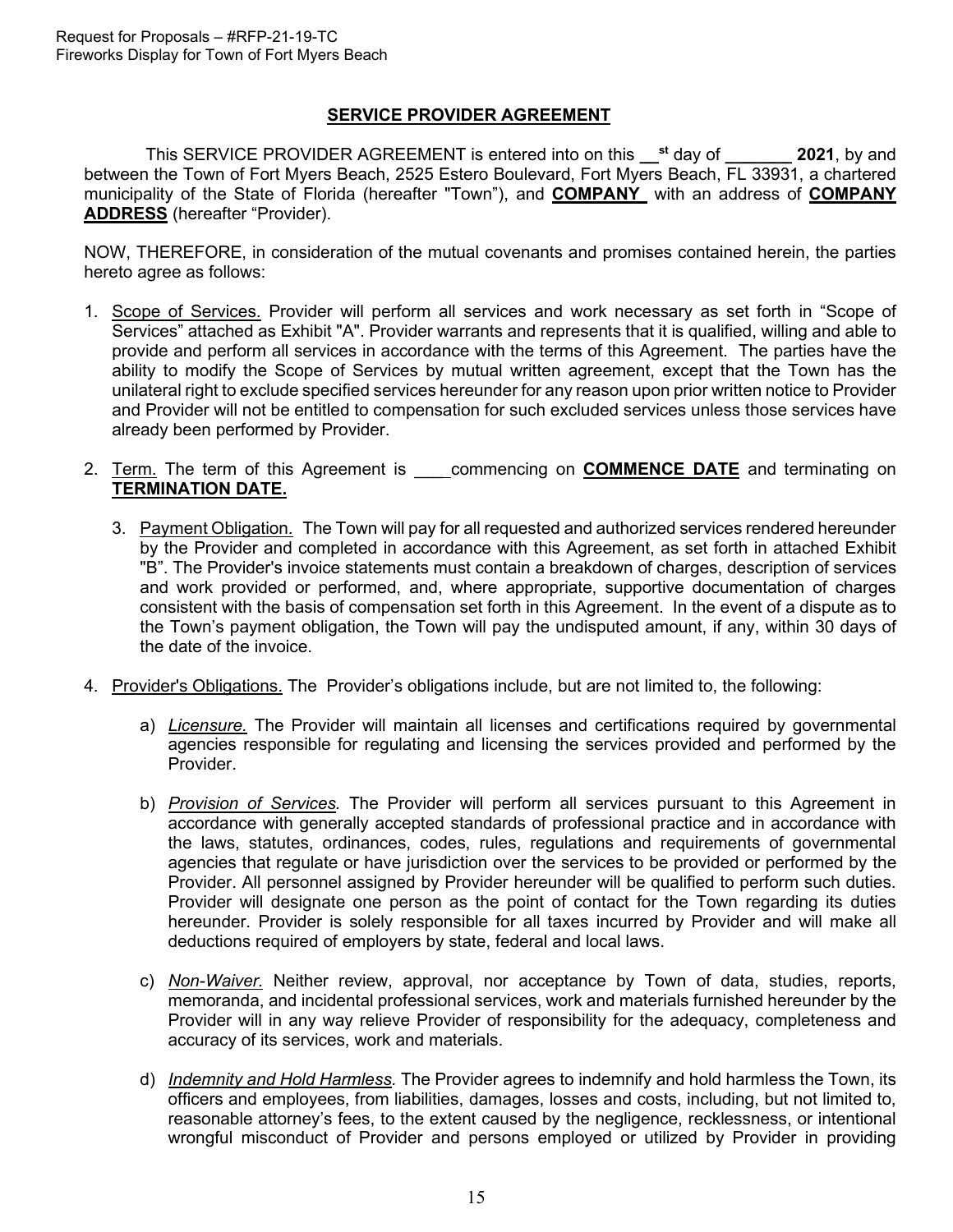services under this Agreement..

- e) *Non-Public Information.* The Provider agrees, during the term of this Agreement, not to divulge, furnish or make available to any third person, firm, or organization, without the Town's prior written consent, or unless incident to the proper performance of Provider's obligations hereunder, or as provided for or required by law, any non-public information concerning the services to be rendered by Provider. Provider will require all of its employees and agents to comply with the provisions of this paragraph.
- f) *Statutory Duties.* The duties and obligations imposed upon the Provider by this Agreement and the rights and remedies available to the Town hereunder will be in addition to, and not a limitation of, any otherwise imposed or available by law or statute.
- g) *Disclosure.* The Provider warrants it has not employed or retained any company or person, other than a bona fide employee working solely for it, to solicit or secure this Agreement and that it has not paid or agreed to pay any person, company, corporation, individual or firm, other than a bona fide employee working solely for it, any fee, commission, percentage, gift or other compensation contingent upon or resulting from the award or making of this Agreement.
- 5. Commencement and Completion of Work. The Town will provide written notice to the Provider regarding commencement of services under this Agreement. Time is of the essence in the performance of this Agreement. The Provider agrees to commence work promptly and carry on all services and work as may be required in a timely and diligent manner to completion. Should the Provider fail to commence, provide, perform, and complete any of the services and work required hereunder in a timely and diligent manner, the Town may terminate this Agreement, in addition to any other remedies the Town may have.
- 6. Insurance. The Provider will have, and maintain, during the entire period of this Agreement, all such insurance (or self-insurance) as set forth on Exhibit "C". Each Certificate of Insurance must include the name and type of policy and coverages provided; the amount or limit applicable to each coverage provided; the date of expiration of coverage; the designation of the Town of Fort Myers Beach as additional insured and as certificate holder, except as to Professional Liability Insurance and Workers' Compensation Insurance. Should any of these policies be cancelled before the expiration date thereof, Provider will instruct the issuing company to mail 30 days written notice to the Town of such cancellation.
- 7. Inclusion of Additional Documents. Any request for bids and/or request for proposal, along with all exhibits or other attachments thereto as issued by the Town, are hereby incorporated by reference. In addition, the following Exhibits are attached hereto and hereby incorporated by reference: Exhibit "A"; Exhibit "B"; Exhibit "C"; Attachment "A"; Attachment "B"
- 8. Termination of Agreement. Either party may terminate this Agreement without cause upon 30 calendar days' prior written notice to the other, in which case the Town will compensate the Provider for all services performed prior to the effective date of termination and reimbursable expenses then due.
- 9. Assignment, Transfer and Subcontracts. The Provider may not assign or transfer any of its rights, benefits or obligations hereunder, except for transfers that result from the merger or consolidation of Provider with a third party. The Provider has the right, subject to the Town's prior written approval, to employ other persons and firms to serve as subcontractors to Provider in connection with its performance of services and work pursuant to this Agreement.
- 10. Maintenance of Records. The Provider will keep and maintain adequate records and supporting documentation applicable to all of the services, work, information, expense, costs, invoices and materials provided and performed pursuant to this Agreement. Said records and documentation will be retained by the Provider for a minimum of three years from the date of termination of this Agreement, or for such period as required by law. The Town and its authorized agents will, with reasonable prior notice, have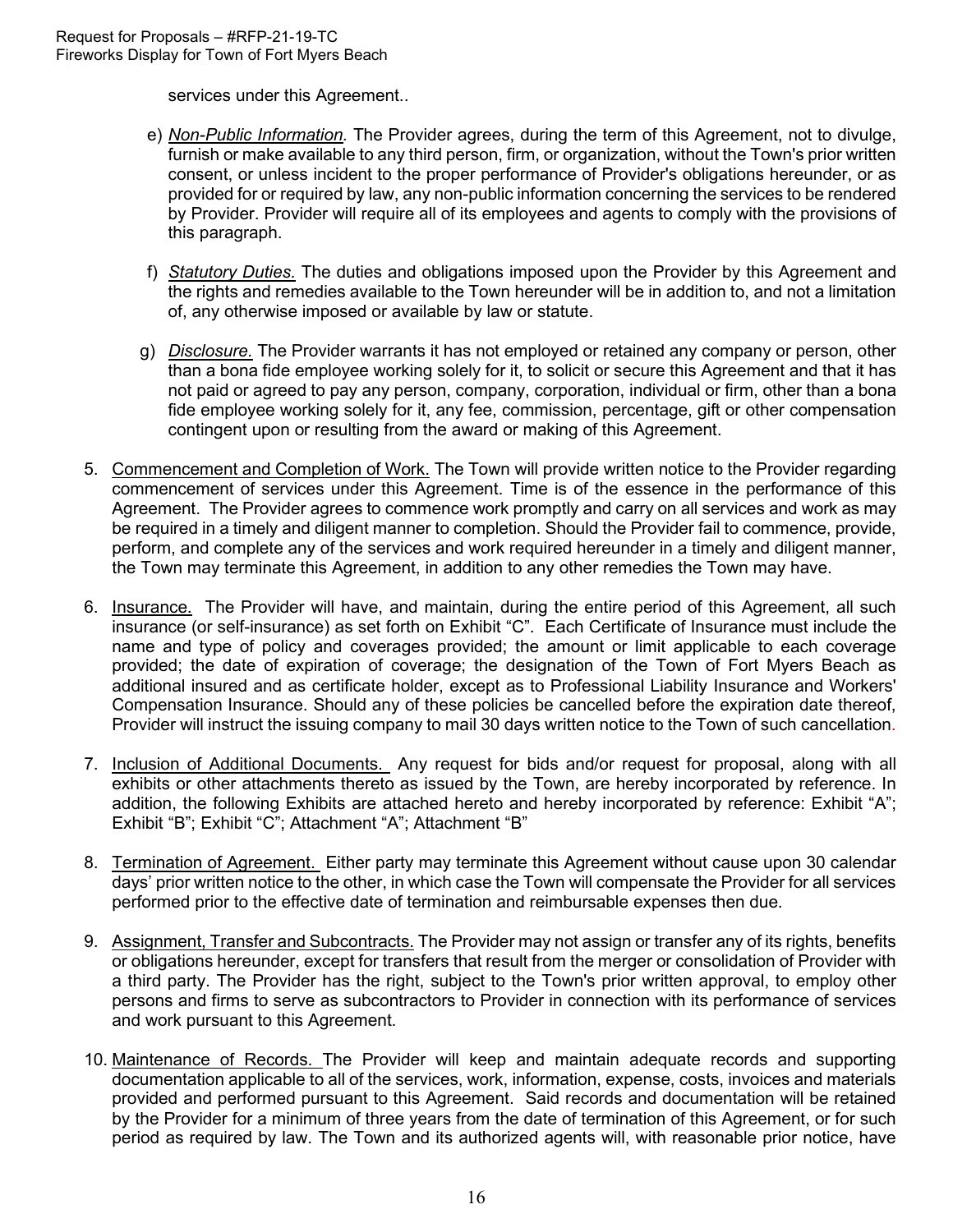the right to audit, inspect and copy all such records and documentation as often as the Town deems necessary during the term of this Agreement and the next succeeding three years.

11. Public Records. Contractor is required to comply with the provision of F.S. 119.0701. Specifically, the Contractor is required to keep and maintain the records required the Town to perform the services. Upon request by the Town, Contractor is required to provide the Town with a copy of the requested records, or the ability to inspect and copy records, within a reasonable time and at a cost to the Town that does not exceed the costs established under F.S. chapter 119. Upon completion of the contract the Contractor must transfer, at no cost to the Town, all public records in a format compatible with the Town's information technology system, or, in the alternative, the Contract may retain the records in a manner consistent with F.S. 119.0701(2)(b)4.

**IF THE CONTRACTOR HAS QUESTIONS REGARDING THE APPLICATION OF CHAPTER 119, FLORIDA STATUTES, TO THE CONTRACTOR'S DUTY TO PROVIDE PUBLIC RECORDS RELATING TO THIS CONTRACT, CONTACT THE CUSTODIAN OF THE PUBLIC RECORDS AT (239) 765-0202, [FMBPUBLICRECORDS@FMBGOV.COM,](mailto:FMBPUBLICRECORDS@FMBGOV.COM) 2525 ESTERO BOULEVARD, FORT MYERS BEACH, FLORIDA 33931.**

- 12. References to Town. All references to "the Town" or "the Town of Fort Myers Beach" are deemed to include its employees, agents, and authorized representatives.
- 13. Modification. Except as set forth in Paragraph 1 above, modifications to this Agreement will be valid only when made in writing and signed by both parties. In the event of a conflict between the requirements, provisions, or terms of this Agreement and any subsequent written modification hereto, the most recently executed document will take precedence.
- 14. E-Verify. *As a condition precedent to entering into this AGREEMENT*, and in compliance with Section 448.095, Fla. Stat., Contractor and its subcontractors shall, register with and use the E-Verify system to verify work authorization status of all employees hired after January 1, 2021.

a. Contractor shall require each of its subcontractors to provide Contractor with an affidavit stating that the subcontractor does not employ, contract with, or subcontract with an unauthorized alien. Contractor shall maintain a copy of the subcontractor's affidavit as part of and pursuant to the records retention requirements of this AGREEMENT.

b. Town, Contractor, or any subcontractor who has a good faith belief that a person or entity with which it is contracting has knowingly violated Section 448.09(1), Fla. Stat. or the provisions of this section shall terminate the contract with the person or entity.

c. Town, upon good faith belief that a subcontractor knowingly violated the provisions of this section, but Contractor otherwise complied, shall promptly notify Contractor and Contractor shall immediately terminate the contract with the subcontractor.

d. A contract terminated under the provisions of this section is not a breach of contract and may not be considered such. Any contract termination under the provisions of this section may be challenged pursuant to Section 448.095(2)(d), Fla. Stat. Contractor acknowledges that upon termination of this AGREEMENT by the Town for a violation of this section by Contractor, Contractor may not be awarded a public contract for at least one (1) year. Contractor further acknowledges that Contractor is liable for any additional costs incurred by the Town as a result of termination of any contract for a violation of this section.

e. *Subcontracts.* Contractor or subcontractor shall insert in any subcontracts the clauses set forth in this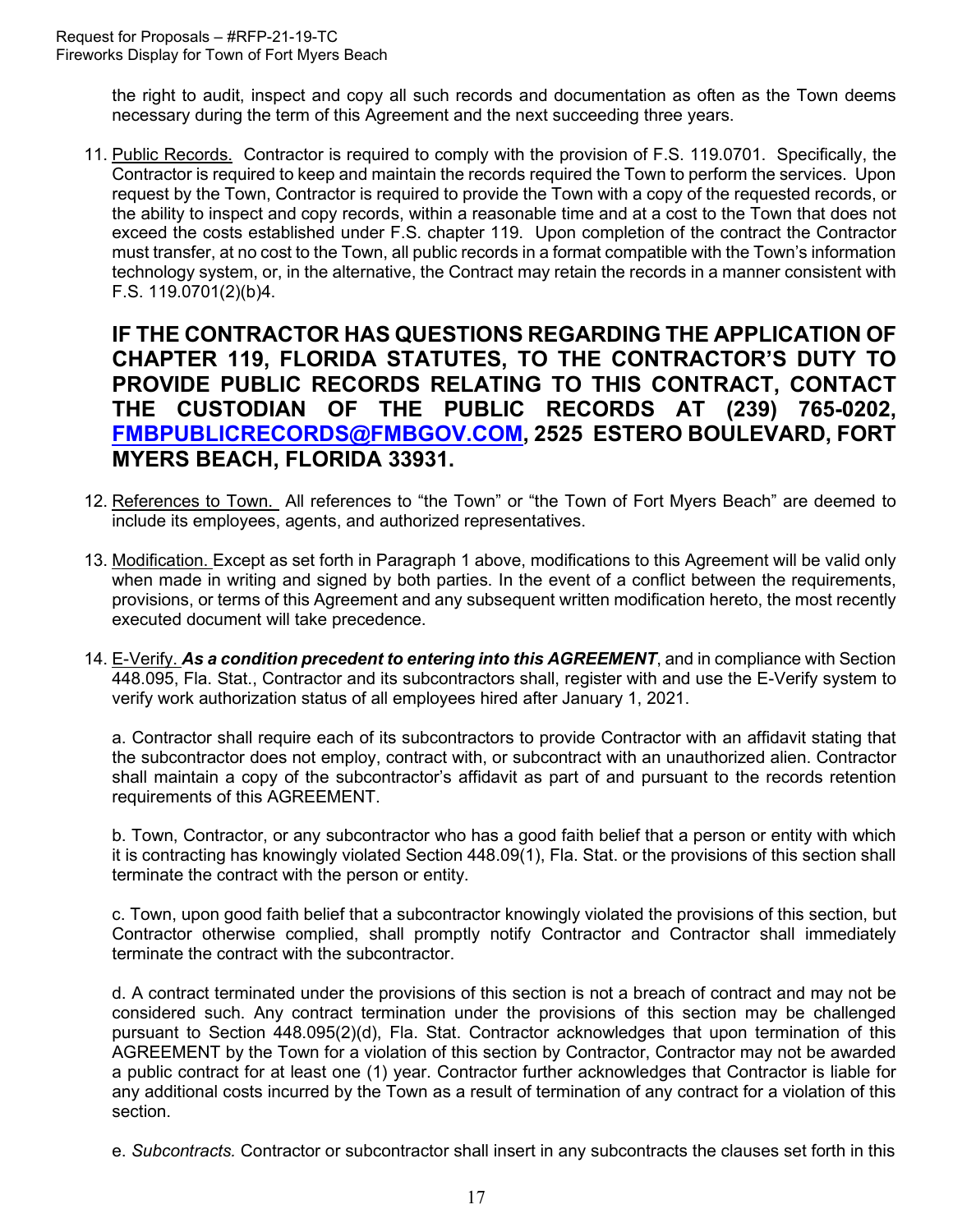section, including this subsection, requiring the subcontractors to include these clauses in any lower tier subcontracts. Contractor shall be responsible for compliance by any subcontractor or lower tier subcontractor with the clauses set forth in this section.

#### 15. Miscellaneous Provisions.

- a) *Applicable Law.* This Agreement is governed by the laws of the State of Florida.
- b) *Non-Discrimination.* The Provider covenants that in the furnishing of services hereunder, no person on the grounds of race, color, national origin, handicap, or sex will be excluded from participation in, denied the benefits of, or otherwise be subjected to discrimination.
- c) *Headings.* The headings of the Articles, Sections, Exhibits, and Attachments in this Agreement are for the purpose of convenience only and may not be deemed to expand, limit or change the provisions contained in such Articles, Section, Exhibits and Attachments.
- d) *Entire Agreement*. This Agreement, including any Exhibits, constitutes the entire Agreement between the parties and supersedes all prior agreements or understandings, written or oral, relating to the matters set forth herein.
- e) *Notices*. All notices required under this Agreement must be in writing and sent via U.S. Postal Service, first class mail, to the other party's address as listed at the beginning of this Agreement. Either party may change its address by prior written notice to the other party.

**IN WITNESS WHEREOF,** the parties have executed this Agreement as set forth below.

TOWN OF FORT MYERS BEACH ATTEST:

BY: \_\_\_\_\_\_\_\_\_\_\_\_\_\_\_\_\_\_\_\_\_\_\_\_\_\_\_\_\_\_\_ BY: \_\_\_\_\_\_\_\_\_\_\_\_\_\_\_\_\_\_\_\_\_\_\_\_\_ Roger Hernstadt, TOWN MANAGER

APPROVED AS TO FORM AND LEGAL SUFFICIENCY:

\_\_\_\_\_\_\_\_\_\_\_\_\_\_\_\_\_\_\_\_\_\_\_\_\_\_\_\_\_\_\_\_\_\_\_\_\_\_\_\_\_\_

BY: \_\_\_\_\_\_\_\_\_\_\_\_\_\_\_\_\_\_\_\_\_\_\_\_\_\_\_

Town Attorney

PROVIDER: COMPANY NAME

BY:<br>Signature

Witness Signature

\_\_\_\_\_\_\_\_\_\_\_\_\_\_\_\_\_\_\_\_\_\_\_\_\_\_\_\_\_\_\_\_\_ \_\_\_\_\_\_\_\_\_\_\_\_\_\_\_\_\_\_\_\_\_\_\_\_\_\_\_ Printed name of person signing example and printed name of witness

Title (printed)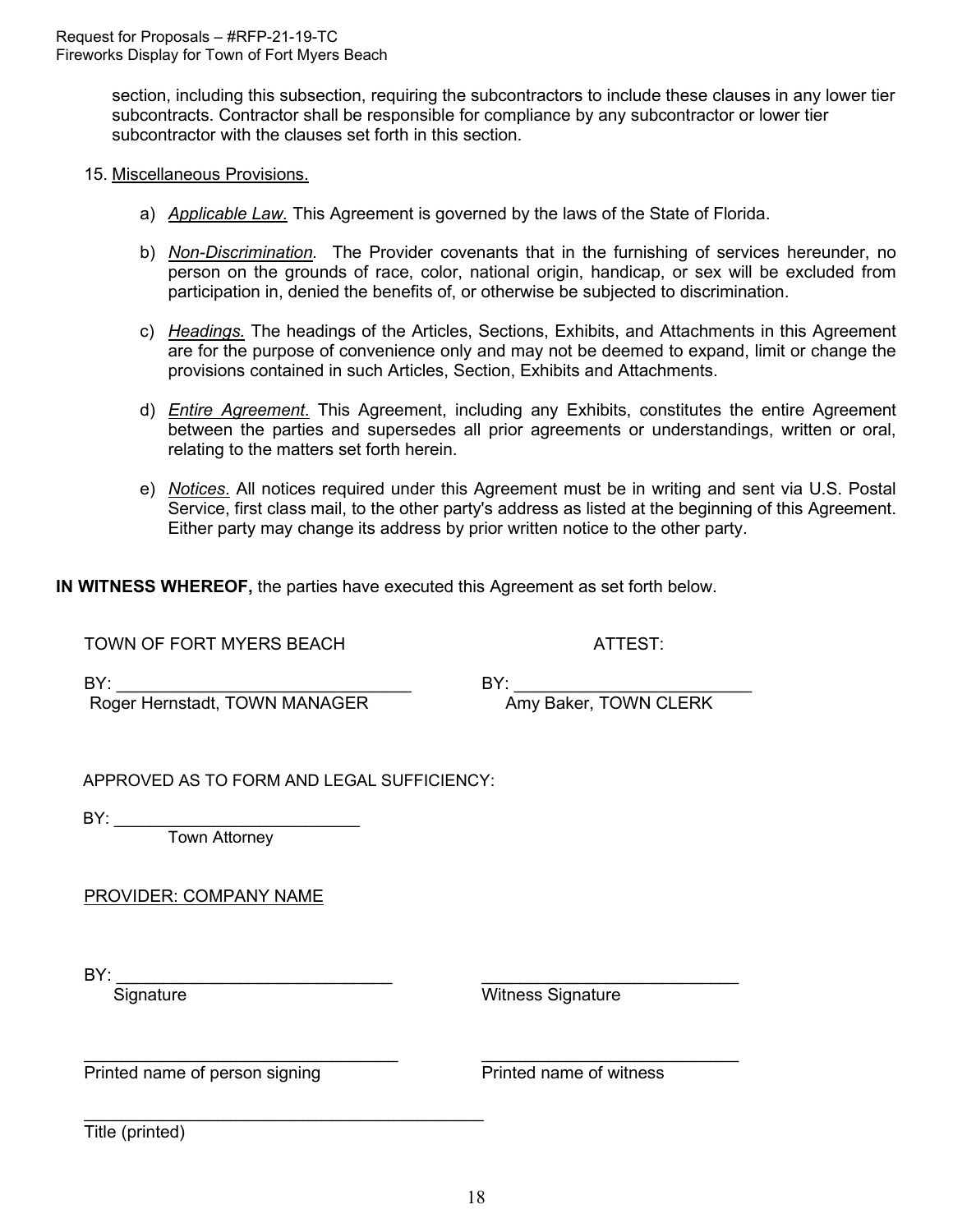# **EXHIBIT "A"**

TO THE SERVICE PROVIDER CONTRACT DATED THIS  $\_$ <sup>st</sup> day of  $__$ , 2021 BETWEEN THE TOWN AND COMPANY NAME PROVIDER.

1. *SCOPE OF SERVICES*: The Provider will perform the following services under this Agreement:

INSERT SCOPE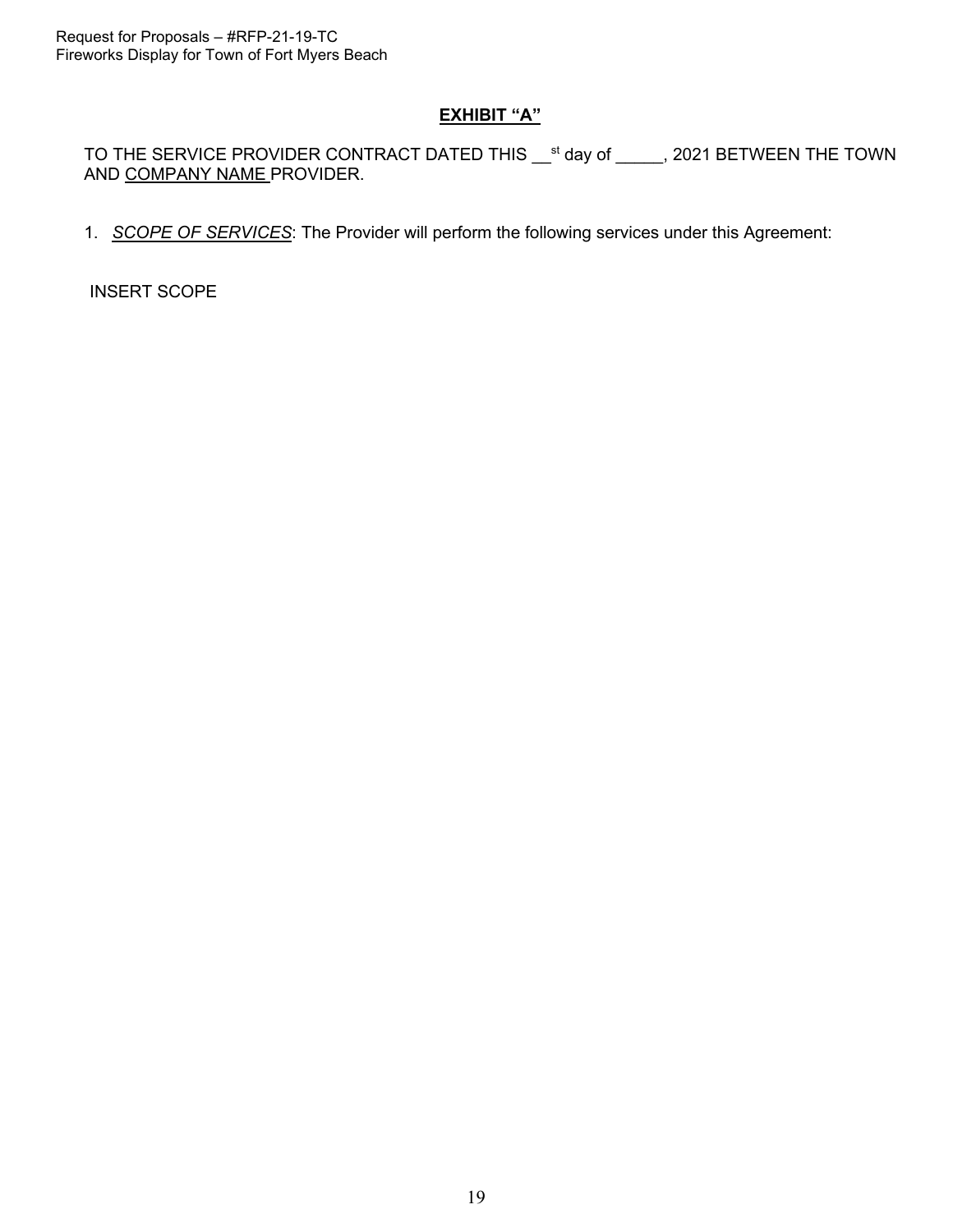### **EXHIBIT "B"**

# TO THE SERVICE PROVIDER CONTRACT DATED THIS <sup>st</sup> DAY OF 2021 BETWEEN THE TOWN AND **COMPANY NAME** PROVIDER.

# *PAYMENT OBLIGATION*

- 1. The Town will pay the Provider as follows for all services listed in Exhibit "A":
- 2. Provider will receive reimbursement for out-of-pocket expenses from the Town as follows: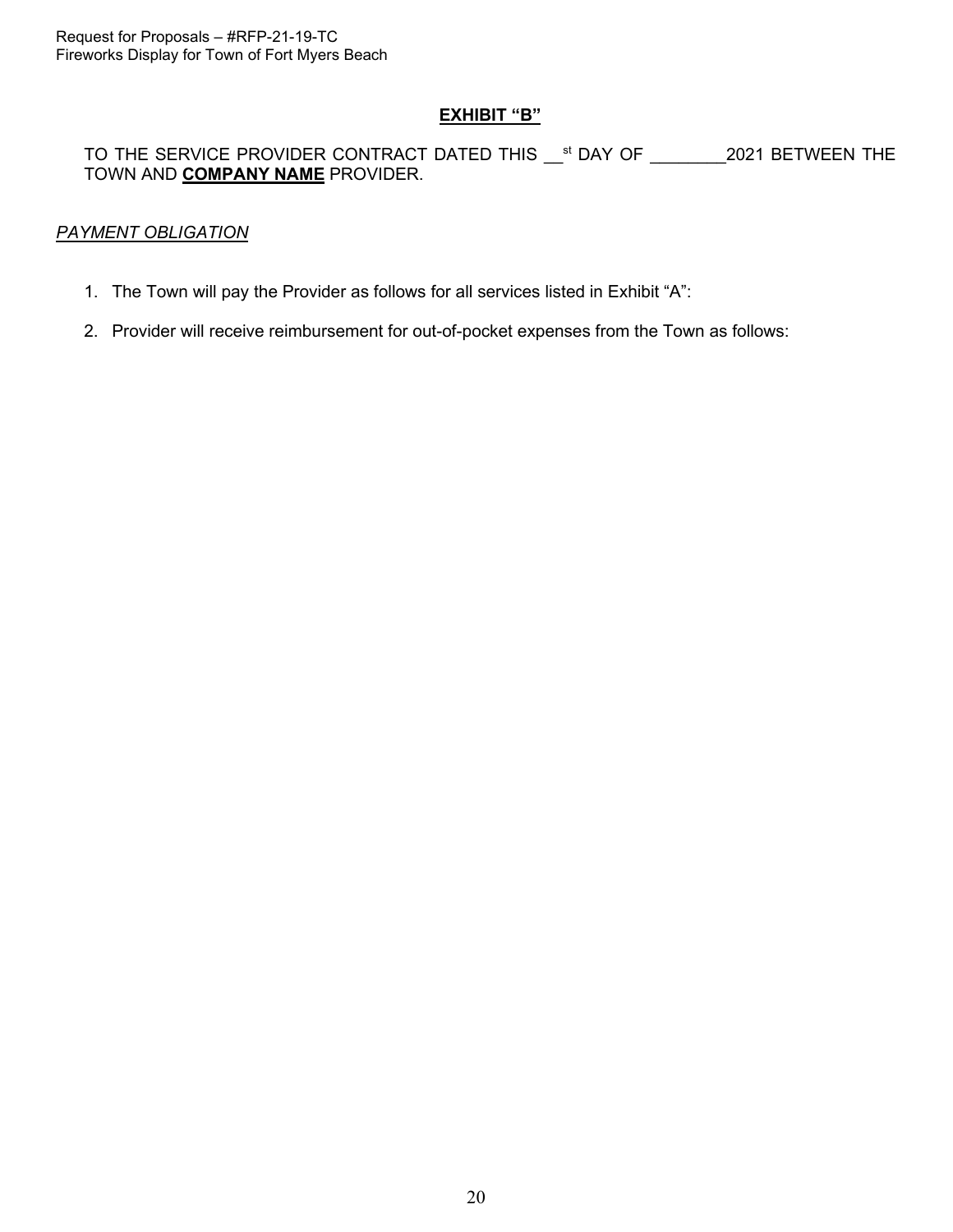# **EXHIBIT "C"**

*INSURANCE:* The Provider shall obtain and maintain the following insurance coverages:

- a) Workers Compensation Coverage to comply for all employees for Statutory Limits in compliance with the applicable State and Federal laws;
- b) Employer's Liability with a minimum limit per accident in accordance with statutory requirements;
- c) Commercial General Liability Insurance with minimum limits of \$500,000 per occurrence and \$500,000 aggregate for Bodily Injury Liability and a minimum limit of \$500,000 for Property Damage Liability, or a minimum combined single limit of \$1,000,000.
- d) Business Automobile Liability Insurance with minimum limits of \$500,000 per person and \$500,000 per accident for Bodily Injury Liability and a minimum limit of \$500,000 for Property Damage Liability, or a minimum combined single limit of \$500,000, with coverage including owned vehicles, hired and non-owned vehicles, and employee non-ownership.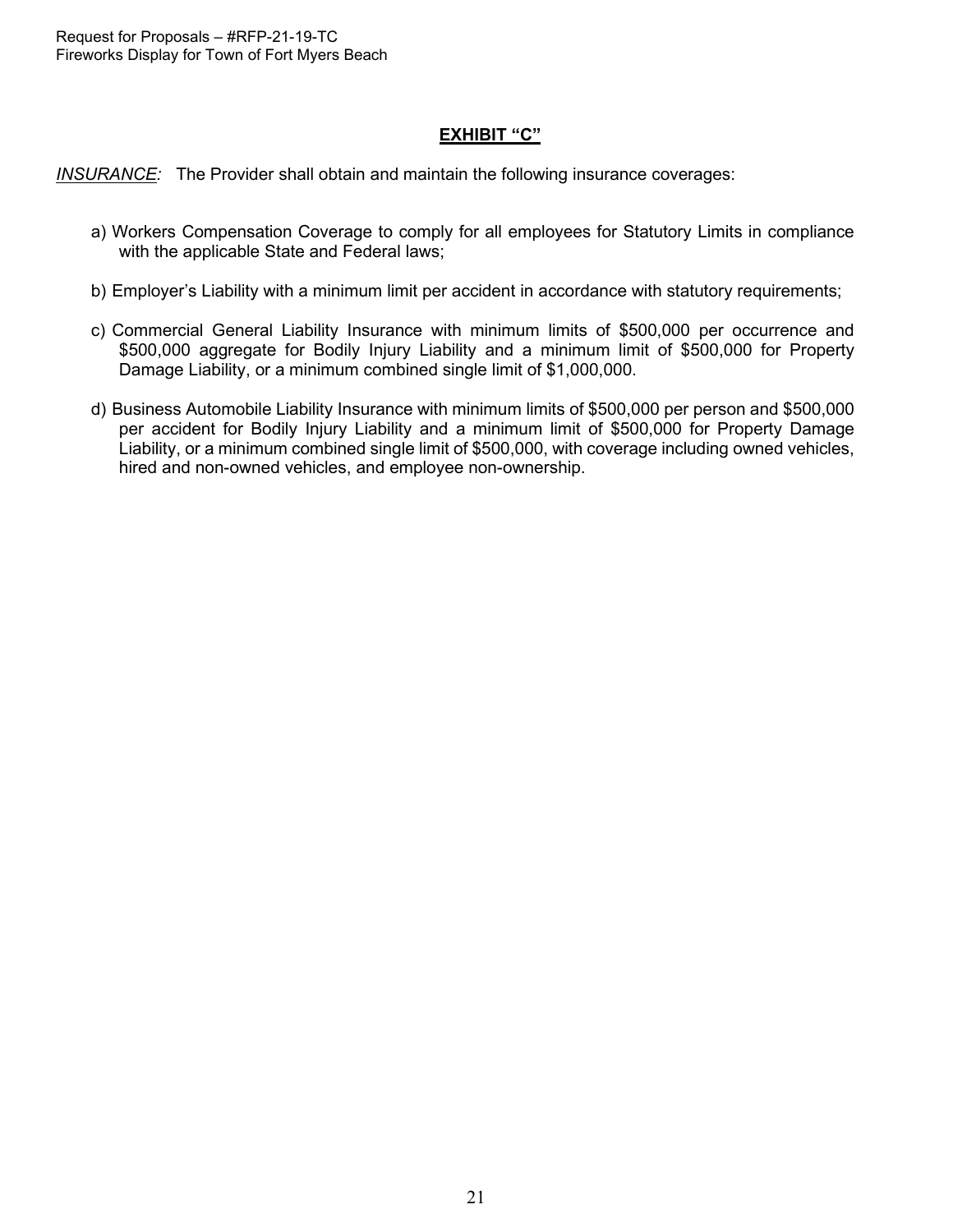#### **EXHIBIT 1 - PUBLIC ENTITY CRIME AFFIDAVIT**

#### **SWORN STATEMENT PURSUANT TO SECTION 287.133(3) (a), FLORIDA STATUTES, ON PUBLIC ENTITY CRIMES**

<span id="page-21-0"></span>THIS FORM MUST BE SIGNED AND SWORN TO IN THE PRESENCE OF A NOTARY PUBLIC OR OTHER OFFICIAL AUTHORIZED TO ADMINISTER OATHS.

|     | This sworn statement is submitted to<br>(print name of public entity)    |
|-----|--------------------------------------------------------------------------|
| by  |                                                                          |
|     | (print individual's name and title)                                      |
| for |                                                                          |
|     | (print name of entity submitting sworn statement)                        |
|     | whose business address is                                                |
|     |                                                                          |
|     |                                                                          |
|     | and (if applicable) its Federal Employer Identification Number (FEIN) is |

(if applicable) its Federal Employer Identification Number (FEIN) is (If the entity has no FEIN, include the Social Security Number of individual signing this sworn statement: .)

- 2. I understand that a "public entity crime" as defined in Paragraph  $287.233(1)(g)$ , Florida Statutes, means a violation of any state or federal law by a person with respect to and directly related to the transaction of business with any public entity or with an agency or political subdivision of any other state or of the United States, including, but not limited to, any bid, proposal or contract for goods or services to be provided to any public entity or an agency or political subdivision of any other state or of the United States and involving antitrust, fraud, theft, bribery, collusion, racketeering, conspiracy, or material misrepresentation.
- 3. I understand that "convicted" or "conviction" as defined in Paragraph 287.233 (1) (b), Florida Statutes, means a finding of guilt or a conviction of a public entity crime, with or without an adjudication of guilt, in any federal or state trial court of record relating to charges brought by indictment or information after July 1, 1989, as a result of a jury verdict, non-jury trial, or entry of a plea of guilty or nolo contendere.
- 4. I understand that an "affiliate" as defined in Paragraph 287.133 (1) (a), Florida Statutes, means:
	- 1. A predecessor or successor of a person convicted of a public entity crime; or 2. An entity under the control of any natural person who is active in the management

2. An entity under the control of any natural person who is active in the management of the entity and who has been convicted of a public entity crime. The term "affiliate" includes those officers, directors, executives, partners, shareholders, employees, members, and agents who are active in the management of an affiliate. The ownership by one person of shares constituting a controlling interest in another person, or a pooling of equipment or income among persons when not for fair market value under an arm's length agreement, shall be a prima facie case that one person controls another person. A person who knowingly enters into a joint venture with a person who has been convicted of a public entity crime in Florida during the preceding 36 months shall be considered an affiliate

- 5. I understand that a "person" as defined in Paragraph 287.133 (1) (e), Florida Statutes, means any natural person or entity organized under the laws of any state or of the United States with the legal power to enter into a binding contract and which bids or applies to bid on contracts for the provision of goods or services let by a public entity, or which otherwise transacts or applies to transact business with public entity. The term "person" includes those officers, directors, executives, partners, shareholders, employees, members, and agents who are active in management of an entity.
- 6. Based on information and belief, the statement, which I have marked below, is true in relation to the entity submitting this sworn statement. (Indicate which statement applies.)

Neither the entity submitting this sworn statement, nor any of its officers, directors, executives, partners, shareholders, employees, members, or agents who are active in the management of the entity, nor any affiliate of the entity has been charged with and convicted of a public entity crime subsequent to July 1, 1989.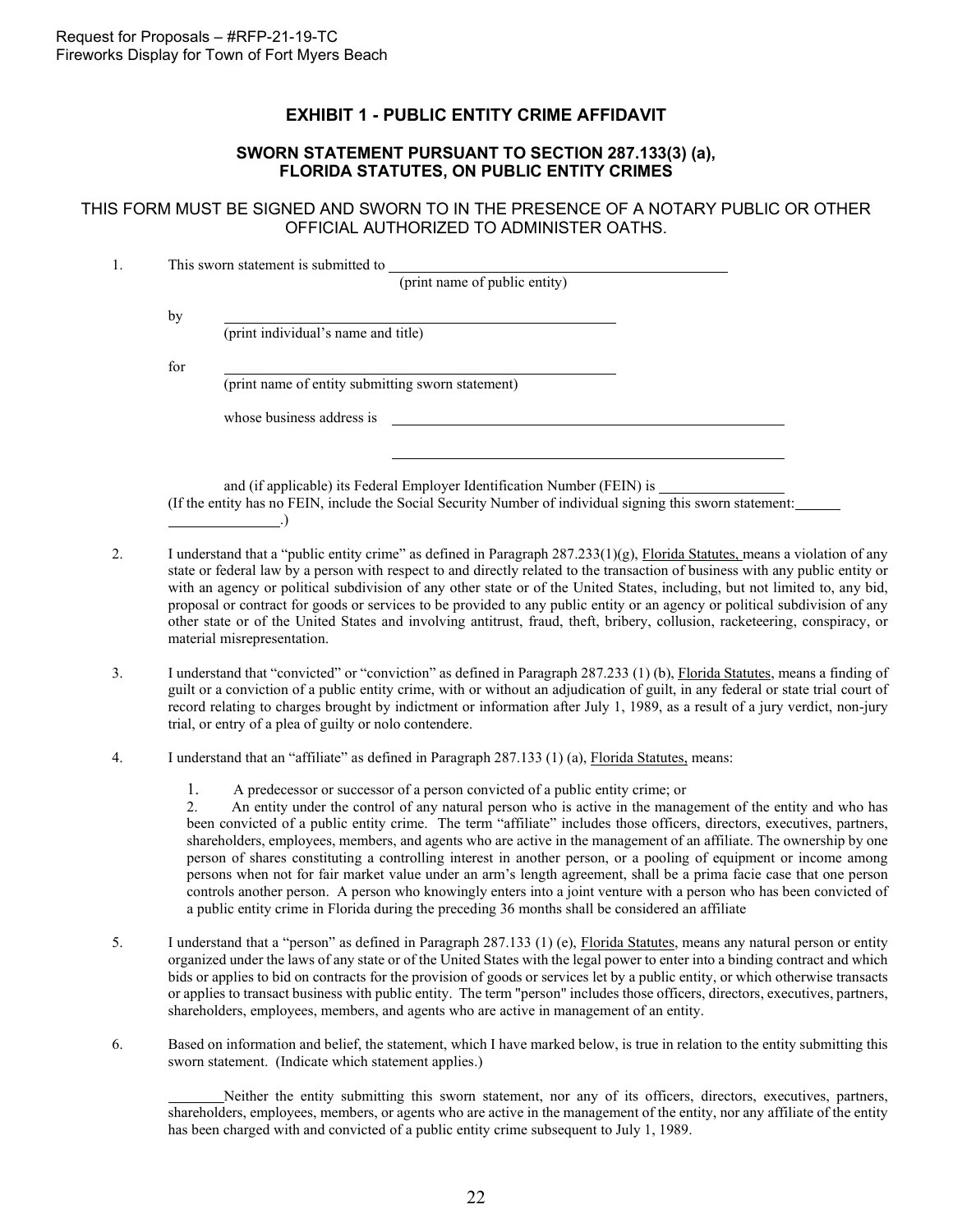The entity submitting this sworn statement, or one or more of its officers, directors, executives, partners, shareholders, employees, members, or agents who are active in the management of the entity, or an affiliate of the entity has been charged with and convicted of a public entity crime subsequent to July 1, 1989.

The entity submitting this sworn statement, or one or more of its officers, directors, executives, partners, shareholders, employees, members, or agents who are active in the management of the entity, or an affiliate of the entity has been charged with and convicted of a public entity crime subsequent to July 1, 1989. However, there has been a subsequent proceeding before a Hearing Officer of the State of Florida, Division of Administrative Hearings and the Final Order entered by the Hearing Officer determined that it was not in the public interest to place the entity submitting this sworn statement on the convicted vendor list. (Attach a copy of the final order)

I UNDERSTAND THAT THE SUBMISSION OF THIS FORM TO THE CONTRACTING OFFICER FOR THE PUBLIC ENTITY IDENTIFIED IN PARAGRAPH 1 (ONE) ABOVE IS FOR THAT PUBLIC ENTITY ONLY AND, THAT THIS FORM IS VALID THROUGH DECEMBER 31 OF THE CALENDAR YEAR IN WHICH IT IS FILED. I ALSO UNDERSTAND THAT I AM REQUIRED TO INFORM THE PUBLIC ENTITY PRIOR TO ENTERING INTO A CONTRACT IN EXCESS OF THE THRESHOLD AMOUNT PROVIDED IN SECTION 287.017, <mark>FLORIDA STATUTES</mark> FOR CATEGORY TWO OF ANY CHANGE IN THE INFORMATION CONTAINED IN THIS FORM.

(Signature)

STATE OF

COUNTY OF

| The foregoing instrument was acknowledged before me this                              | dav of                                                              | bv |
|---------------------------------------------------------------------------------------|---------------------------------------------------------------------|----|
|                                                                                       | , by means of $( )$ physical presence or $( )$ online notarization, |    |
| personally appeared before me and () is personally known to me or () who has produced |                                                                     |    |
| as identification.                                                                    |                                                                     |    |

My Commission Expires:

Signature of Notary Public

Notary Public, State of  $\overline{\phantom{a}}$  , where  $\overline{\phantom{a}}$  , where  $\overline{\phantom{a}}$  , where  $\overline{\phantom{a}}$ 

Printed, Typed or Stamped Name

Commission/Serial No.

**3.1**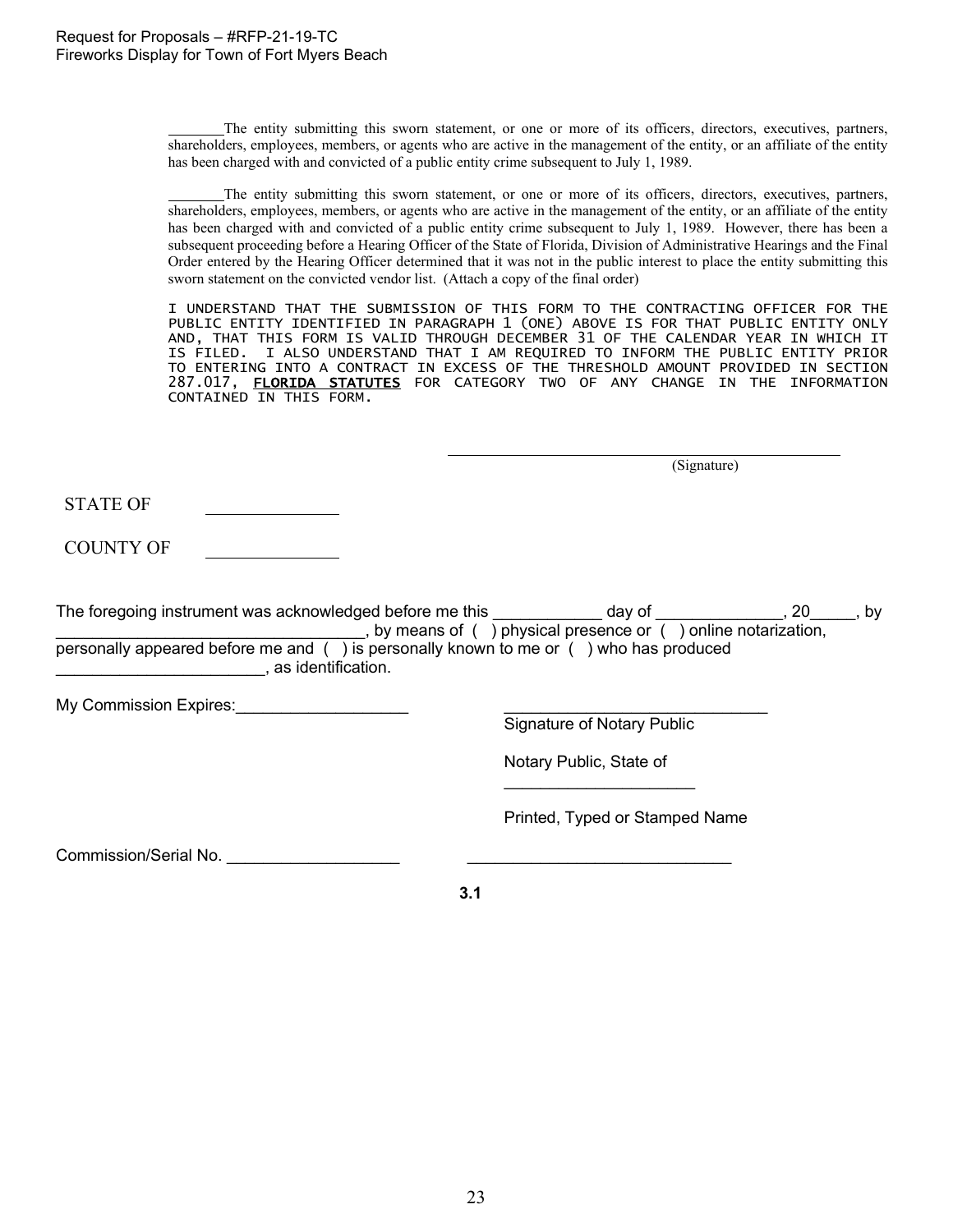#### **EXHIBIT 2 – AFFIDAVIT CERTIFICATION IMMIGRATION LAWS**

<span id="page-23-0"></span>TOWN OF FORT MYERS BEACH WILL NOT INTENTIONALLY AWARD TOWN CONTRACTS TO ANY CONTRACTOR WHO KNOWINGLY EMPLOYS UNAUTHORIZED ALIEN WORKERS, CONSTITUTING A VIOLATION OF THE EMPLOYMENT PROVISIONS CONTAINED IN 8 U.S.C. SECTION 1324 a(e) SECTION 274A(e) OF THE IMMIGRATION AND NATIONALITY ACT ("INA").

TOWN OF FORT MYERS BEACH SHALL CONSIDER THE EMPLOYMENT BY ANY CONTRACTOR OF UNAUTHORIZED ALIENS A VIOLATION OF SECTION 274A (e) OF THE INA. **SUCH VIOLATION BY THE RECIPIENT OF THE EMPLOYMENT PROVISIONS CONTAINED IN SECTION 274A (e) OF THE INA SHALL BE GROUNDS FOR UNILATERAL CANCELLATION OF THE CONTRACT BY LEE COUNTY.**

PROVIDER ATTESTS THAT THEY ARE FULLY COMPLIANT WITH ALL APPLICABLE IMMIGRATION LAWS (SPECIFICALLY TO THE 1986 IMMIGRATION ACT AND SUBSEQUENT AMENDMENTS).

| Company Name:          |             |                |                                                                                                                                                                   |
|------------------------|-------------|----------------|-------------------------------------------------------------------------------------------------------------------------------------------------------------------|
|                        | (Signature) | (Title) (Date) |                                                                                                                                                                   |
| <b>STATE OF</b>        |             |                |                                                                                                                                                                   |
| <b>COUNTY OF</b>       |             |                |                                                                                                                                                                   |
| as identification.     |             |                | The foregoing instrument was acknowledged before me this _____________ day of<br>and () is personally known to me or () who has produced ________________________ |
| My Commission Expires: |             |                | <b>Signature of Notary Public</b>                                                                                                                                 |
|                        |             |                | Notary Public, State of                                                                                                                                           |
| Commission/Serial No.  |             |                | Printed, Typed or Stamped Name                                                                                                                                    |

**The signee of this Affidavit guarantee, as evidenced by the sworn affidavit required herein, the truth and accuracy of this affidavit to interrogatories hereinafter made.** *TOWN OF FORT MYERS BEACH RESERVES THE RIGHT TO REQUEST SUPPORTING DOCUMENTATION, AS EVIDENCE OF SERVICES PROVIDED, AT ANY TIME.*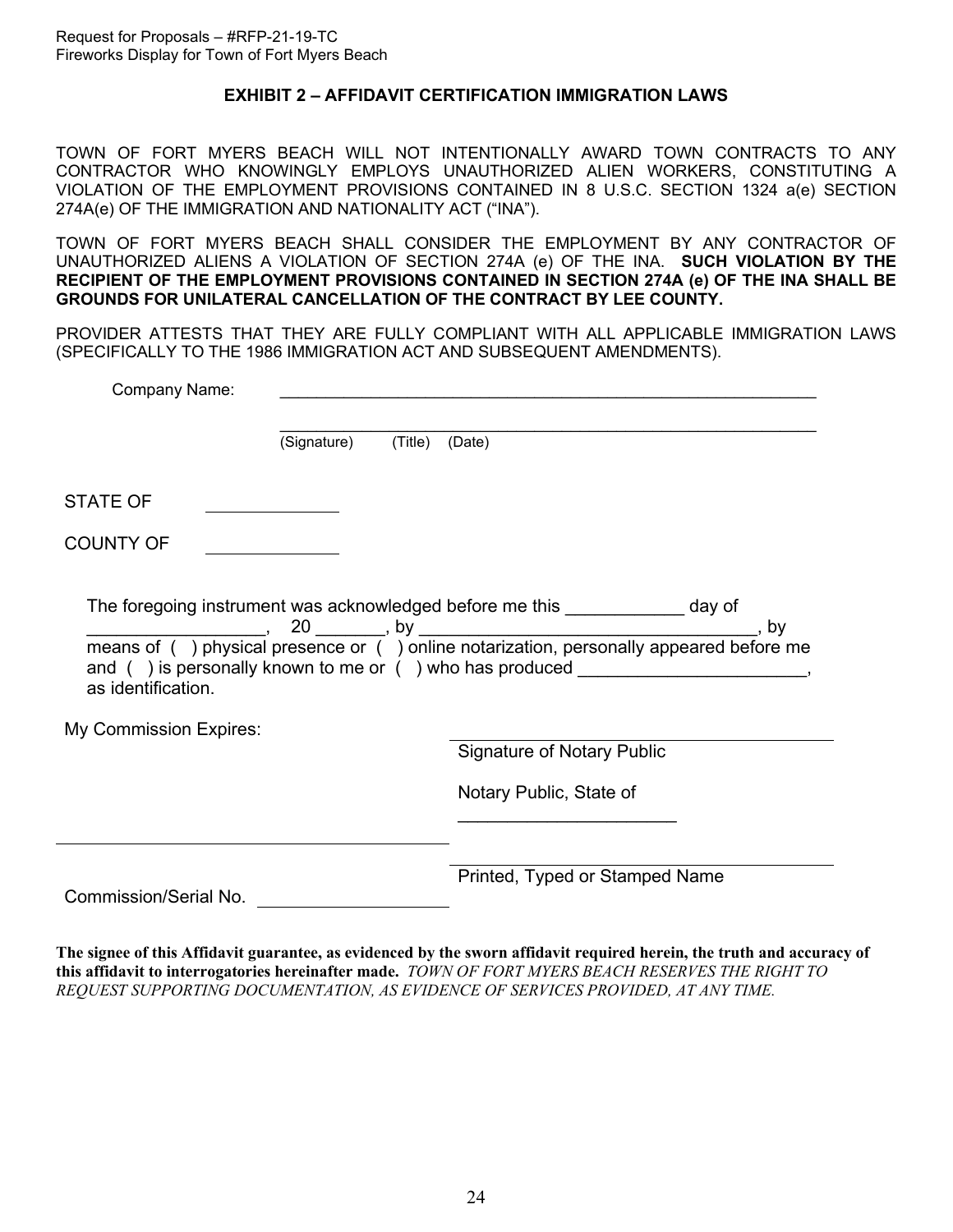#### **Exhibit 3**

#### **Proposal Scoring and Evaluation Information**

| <b>Evaluation Criteria:</b>                                                                 | Weight<br>(Points) |
|---------------------------------------------------------------------------------------------|--------------------|
| Price                                                                                       | 35                 |
| Experience and number of similar projects                                                   | 25                 |
| Safety Measures and Safety Record in Proposal                                               | 15                 |
| Approach to display, number and size of type of shells                                      | 10                 |
| Ability to meet schedules or deadlines and responsiveness to the client via firm references | 13                 |
| Town of Fort Myers Beach Vendor                                                             | 02                 |
| <b>Total</b>                                                                                | 100                |

# **Scoring Criteria**

Each member shall rate each proposal on each criterion by scoring proposals according to the following standards:

> $5 =$ Fxcellent 4 = Exceeds Acceptable 3 = Acceptable 2 = Marginal  $1 =$  Poor 0 = Unresponsive

# **I. Evaluation**

Utilizing only the materials provided by the Contract Manager, and only the criteria outlined within the request for qualification or proposal, each committee member will complete the evaluation form included in the materials. This will entail multiplying the score determined by the member for each criterion by the weights listed on the form and totaling the scores for each respondent. This evaluation shall be completed prior to a committee discussion meeting scheduled by the Contract Manager.

#### **II. Award Recommendation**

A. The committee will base its award recommendation on the highest score.